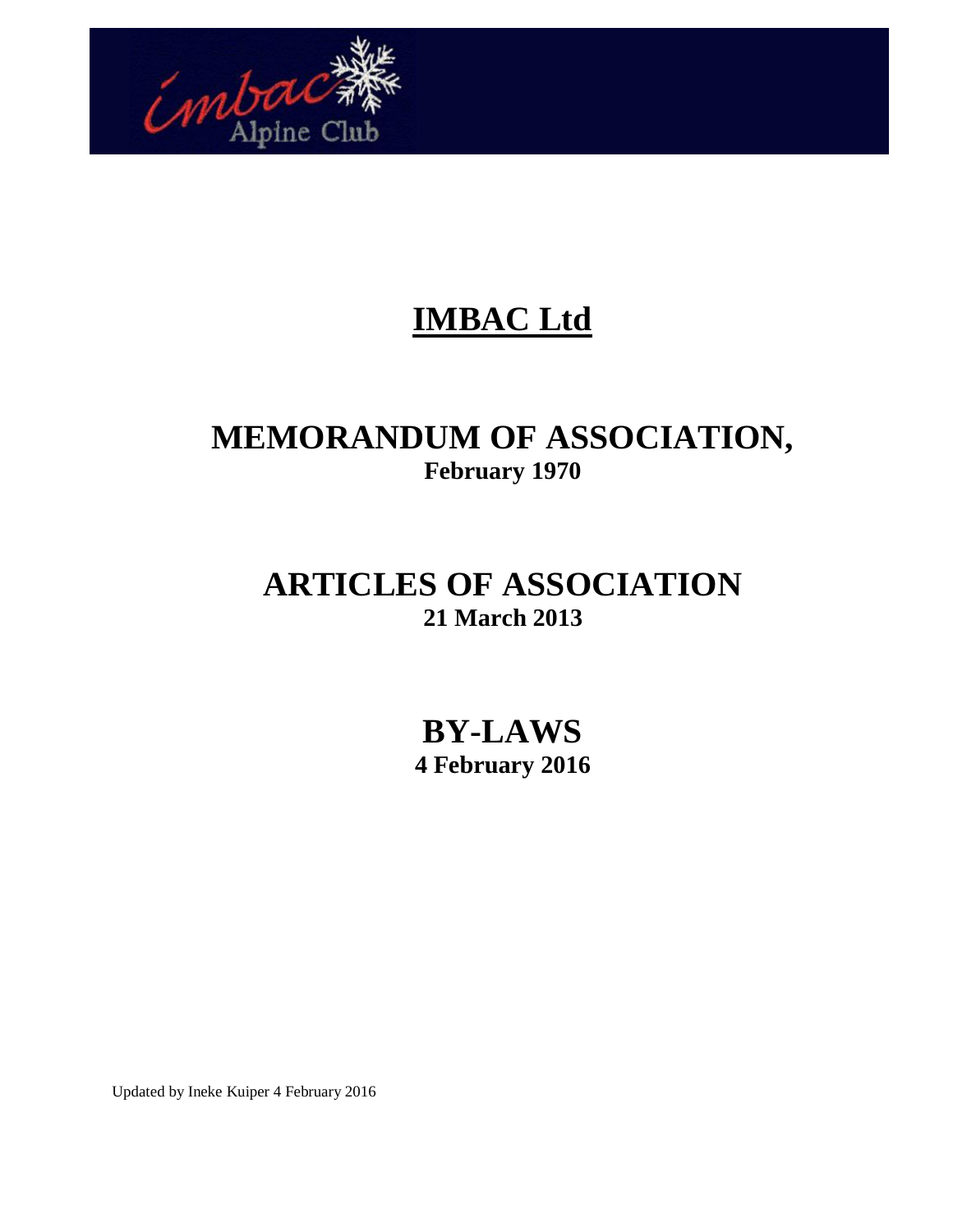#### Company Limited by Guarantee and not having a Share Capital

#### MEMORANDUM OF ASSOCIATION

of

#### IMBAC Ltd

| Amended<br>Feb. 1970 | 1. | The name of the Company is "IMBAC Ltd". (Hereafter called "The Club").                                                                                                                                                                                                                                                                                                                                                                                                                                                                        |  |  |
|----------------------|----|-----------------------------------------------------------------------------------------------------------------------------------------------------------------------------------------------------------------------------------------------------------------------------------------------------------------------------------------------------------------------------------------------------------------------------------------------------------------------------------------------------------------------------------------------|--|--|
|                      | 2. | The objects for which the Club is established are:-                                                                                                                                                                                                                                                                                                                                                                                                                                                                                           |  |  |
|                      |    | (a)<br>To encourage, develop, and promote snow sports skiing, ski touring and other athletic<br>sports and athletic games in which human beings are the sole participants.                                                                                                                                                                                                                                                                                                                                                                    |  |  |
|                      |    | To provide, construct and maintain lodge huts and other buildings and equipment for use<br>(b)<br>in connection with the activities specified in paragraph (a) of this Clause, to furnish,<br>equip, repair and maintain the same and to make the same available for use by members<br>of the Club, by members' guests or by other persons nominated by a member and<br>approved by the Club either gratuitously or for payment.                                                                                                              |  |  |
|                      |    | To sell, lease or let on hire any huts, lodges or other buildings and any ski boots and other<br>(c)<br>equipment and to provide any service or services that may assist, promote or encourage<br>the activities specified in paragraph (a) of this Clause 2.                                                                                                                                                                                                                                                                                 |  |  |
|                      |    | (d)<br>To promote, organise and hold sports meetings, gymkhanas or carnivals in connection<br>with the activities specified in paragraph (a) of this Clause 2 for members of the Club and<br>other people the Club shall think fit.                                                                                                                                                                                                                                                                                                           |  |  |
|                      |    | To abide by the Regulations and decision of the Kosciusko State<br>(e)<br>Park Trust in respect of the establishment, construction and maintenance of any facility<br>on the Kosciusko State Park.                                                                                                                                                                                                                                                                                                                                            |  |  |
|                      |    | (f)<br>To do all other such lawful acts as are incidental or conducive to the attainment,<br>maintenance of any of the objects of the Club.                                                                                                                                                                                                                                                                                                                                                                                                   |  |  |
|                      |    | To subscribe to become a member of and cooperate with any other<br>(g)<br>club, association or organisation whether incorporated or not whose objects are<br>altogether or in part similar to those of the Club provided that the Club shall not<br>subscribe to or support with its funds any club, association or organisation which does<br>not prohibit the distribution of its income and property among its members to an extent at<br>least as great as that imposed on the Club under or by virtue of Clause 3 of this<br>Memorandum. |  |  |
|                      |    |                                                                                                                                                                                                                                                                                                                                                                                                                                                                                                                                               |  |  |

(h) To purchase, take on lease or in exchange, hire and otherwise acquire any lands, buildings, easements or property real and personal and any rights, licences or privileges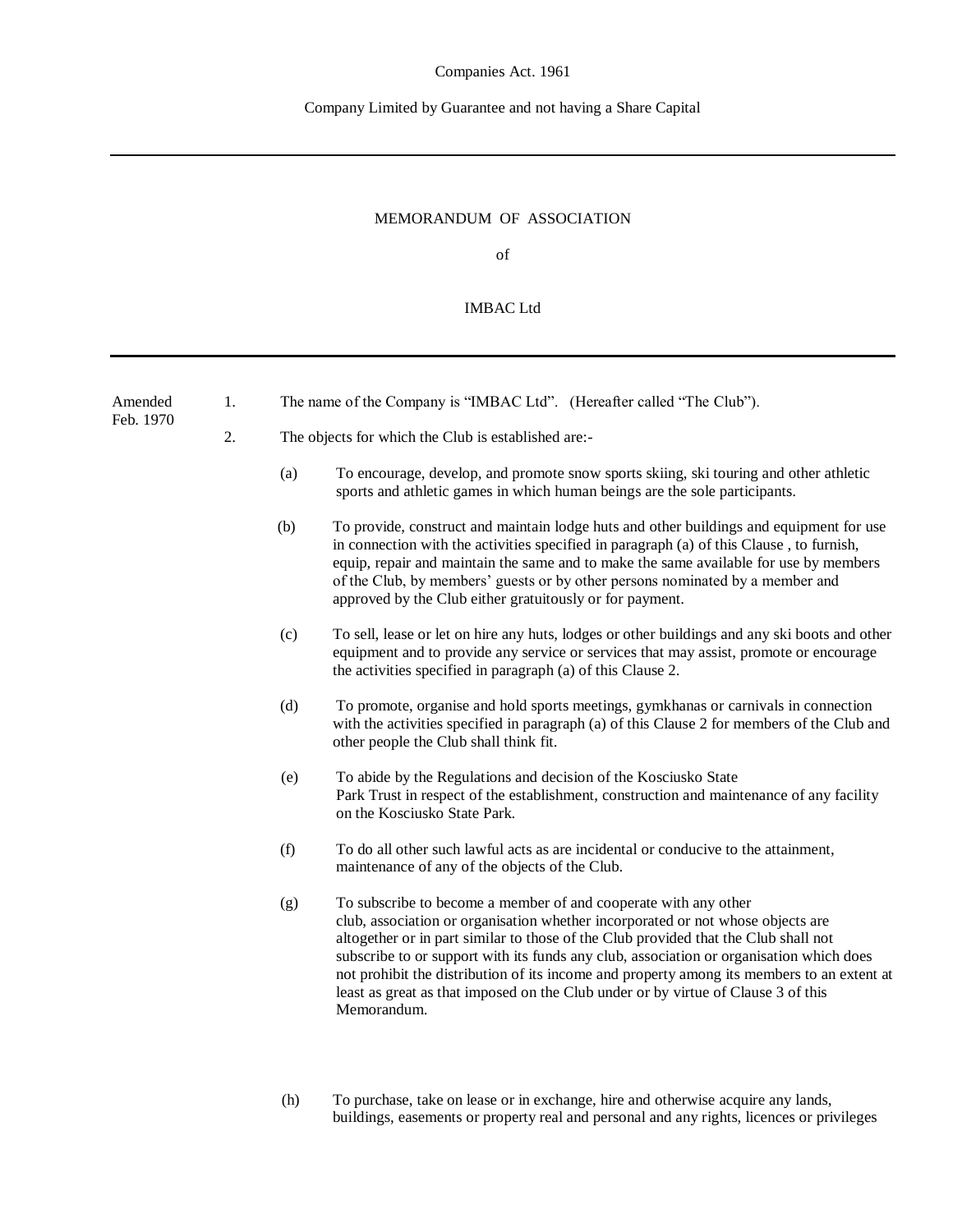which may be requisite for the purpose of or capable of being conveniently used in connection with any of the objects of the Club. Provided that in case the Club shall take or hold any property which may be subject to any trusts the Club shall only deal with the same in such manner as is allowed by law having regard to such trusts.

- (i) To enter into any arrangements with any Government or authority supreme municipal, local or otherwise that may seem conducive to the Club's objects or any of them; and to obtain from any such Government or authority any rights, privileges, and concessions which the Club may think it desirable to obtain; and to carry out exercise and comply with any such arrangements, rights, privileges and concessions.
- (j) To appoint, employ, remove or suspend such managers, clerks, secretaries, servants, workman and other persons as may be necessary or convenient for the purposes of the Club.
- (k) To establish and support or aid in the establishment and support of associations, institutions, funds, trusts and conveniences calculated to benefit employees or past employees of the Club or the dependents or connections of any such persons, and to grant pensions and allowances; and to make payments towards insurance; and to subscribe or guarantee money for charitable or benevolent objects or for any public, general or useful object.
- (l) To construct, improve, maintain, develop, work, manage, carry out, alter or control any houses, buildings, grounds, works or conveniences which may seem calculated, directly or indirectly, to advance the Club's interests and to contribute, to subsidise or otherwise assist and take part in the construction, improvement, maintenance, development, working management carrying out alteration or control thereof.
- (m) To invest and deal with the money of the Club not immediately required upon such securities and in such manner as may be deemed fit and from time to time to vary and realise such investments.
- (n) To borrow or raise or secure the payment of money in such manner as the Club may think fit and to secure the same or the repayment or performance of any debt, liability, contract, guarantee or other engagement incurred or to be incurred or to be entered into by the Club in any way and in particular by the issue of the debentures, perpetual or otherwise charged upon all or any of the Clubs property (both present and future) and to purchase, redeem or pay off any such securities.
- (o) To make, draw, accept, endorse, discount, execute and issue promissory notes, bills of exchange, bills of lading and other negotiable or transferable instruments.
- (p) In furtherance of the objects of the Club, to sell, improve, manage, develop, exchange, dispose of, turn to account or otherwise deal with all or any part of the property and rights of the Club.
- (q) To take or hold mortgages, liens and charges to secure payment of the purchase price or any unpaid balance of the purchase price or any part of the Club's property or whatsoever kind sold by the Club or any money due to the Club from purchases and others.
- (r) To take any gift or property whether subject to any special trust or not for any one or more of objects of the Club or any money due to the Club from purchases and others.
- (s) To take such steps by personal or written appeals, public meetings or otherwise as may from time to time be deemed expedient for the purpose of procuring contributions to the funds of the Club in the shape of donations, annual subscriptions or otherwise.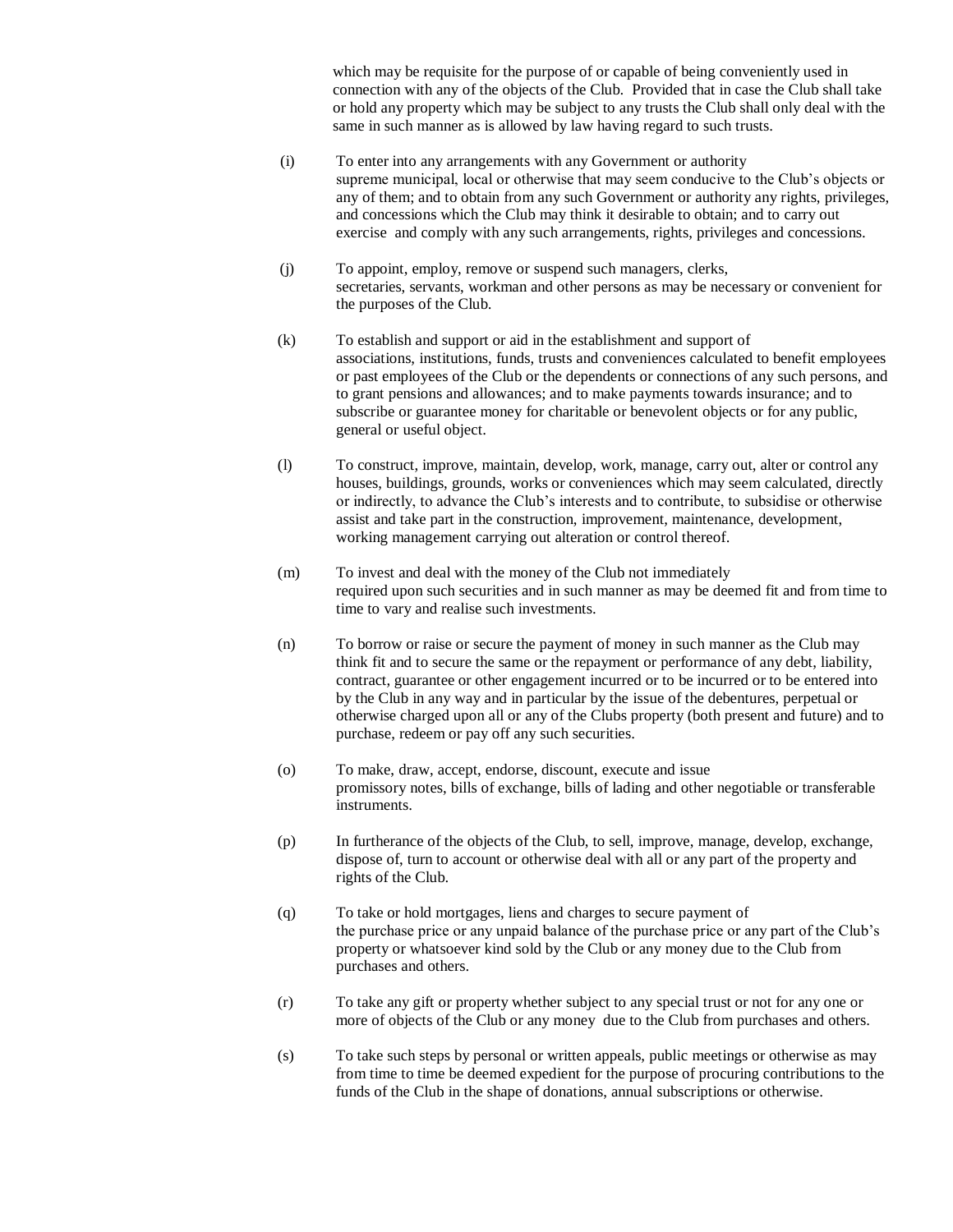- (t) To print and publish any newspapers, periodicals, books or leaflets that the Club may think desirable for the promotion of its objects.
- (u) In furtherance of the objects of the Club to amalgamate with any companies, institutions, societies or associations having objects altogether or in part similar to those of the Club and which prohibit the distribution of its or their income and property among its or their members to an extent at least as great as that imposed upon the Club under or by virtue of Clause 3 of this Memorandum.
- (v) In furtherance of the objects of the Club to purchase or otherwise acquire and undertake all or any part of the property, assets, liabilities and engagements of any one or more of the companies, institutions, societies or associations with which the Club is authorised to amalgamate.
- (w) In furtherance of the objects of the Club to transfer all or any part of the property assets, liabilities and engagements of the Club to any one or more of the companies, institutions, societies or associations with which the Club is authorised to amalgamate.
- (x) To make donations for patriotic or charitable purposes.
- (y) To transact any lawful business in aid of the Commonwealth of Australia in the prosecution of any war in which the Commonwealth of Australia is engaged.

The powers set forth in the Third Schedule to the Companies Act, 1961 shall not apply to the Club except in so far as they are included in the Clause 2.

3. The income and property of the Club whensoever derived shall be applied solely towards the promotion of the objects of the Club as set forth in this Memorandum of Association; and no portion thereof shall be paid or transferred directly or indirectly by way of dividend, bonus or otherwise howsoever by way of profit to the members of the Club.

Provided that nothing herein shall prevent the payment in good faith of reasonable and proper remuneration to any officer or servant of the Club or to any member...

4. The liability of the members is limited.

#### 5. Every member of the Club undertakes to contribute to the assets of the Club Amended in the event of the same being wound up while he/she is a member or within one year after he/she ceases to be a member for payment of the debts and liabilities of the Club contracted before Feb 1970 he/she ceases to be a member and the costs charges and expenses of winding up and for the adjustment of the rights of the contributors among themselves such amount as may be required not exceeding two dollars (\$2.00).

- 6. If upon the wind-up or dissolution of the Club there remains after satisfaction of all its debts and liabilities any property whatsoever the same shall not be paid to or distributed among the members of the Club but shall be given or transferred to some other institution or institutions having objects similar to the objects of the Club and which shall prohibit the distribution of its or their income and property among its or their members to an extent at least as great as is imposed on the Club under or by virtue of Clause 3 hereof such institution or institutions to be determined by the members of the Club at or before the time of dissolution and in default thereof by the Chief Judge in Equity of the Supreme Court of New South Wales or such other judge of that court as may have or acquire jurisdiction in the matter and if and so far as effect cannot be given to the aforesaid provision then to some charitable object.
- 7. True accounts shall be kept of the sums of money received and expended by the Club and the matter in respect of which such receipt and expenditure takes place and of the property credits and liabilities of the Club; and subject to any reasonable restrictions as to the time and manner of inspecting the same that may be imposed in accordance with the regulations of the Club for the time being in force shall be open to the inspection of the members. Once at least in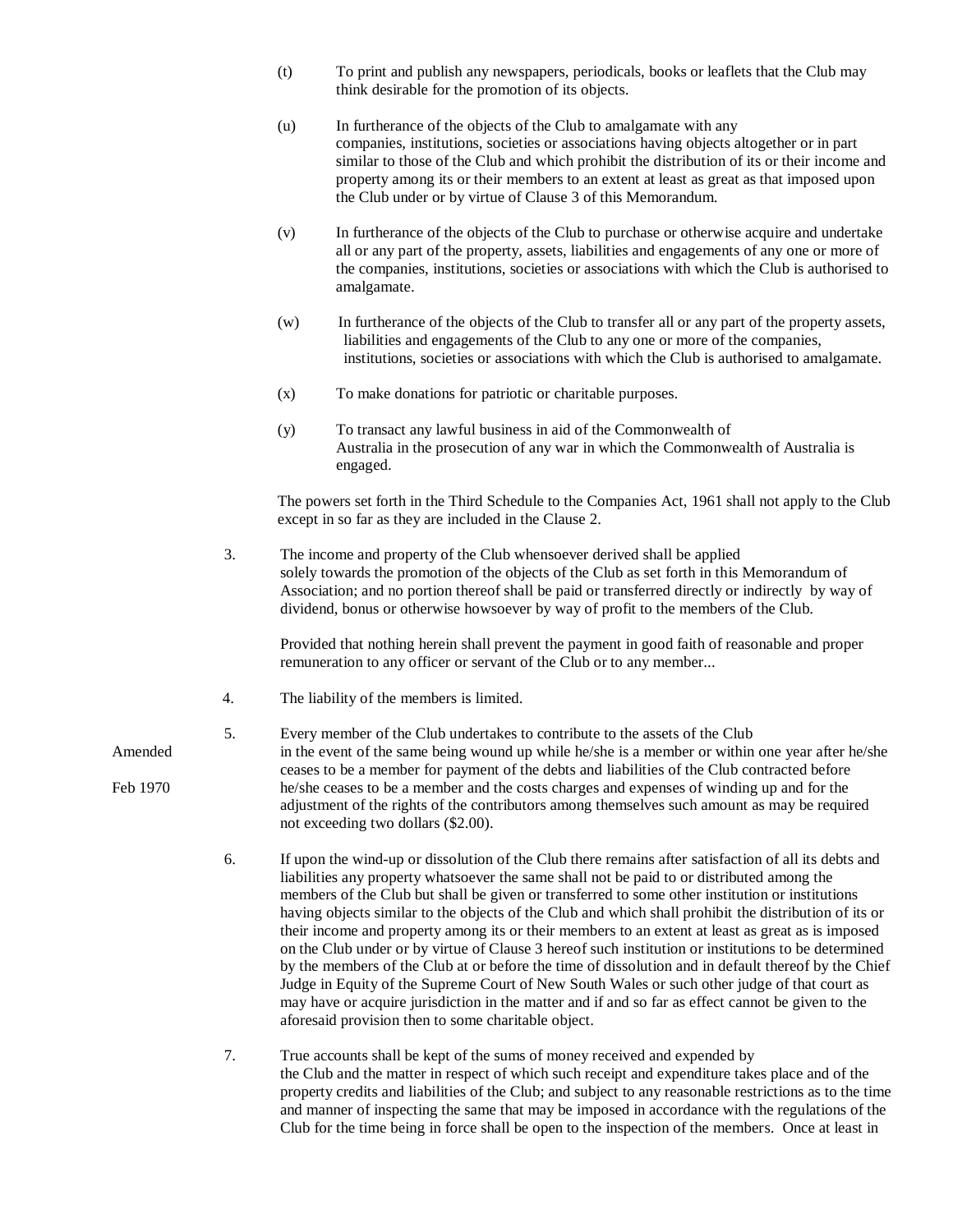every year the accounts of the Club shall be examined and the correctness of the Balance Sheet ascertained by one or more properly qualified Auditor or Auditors.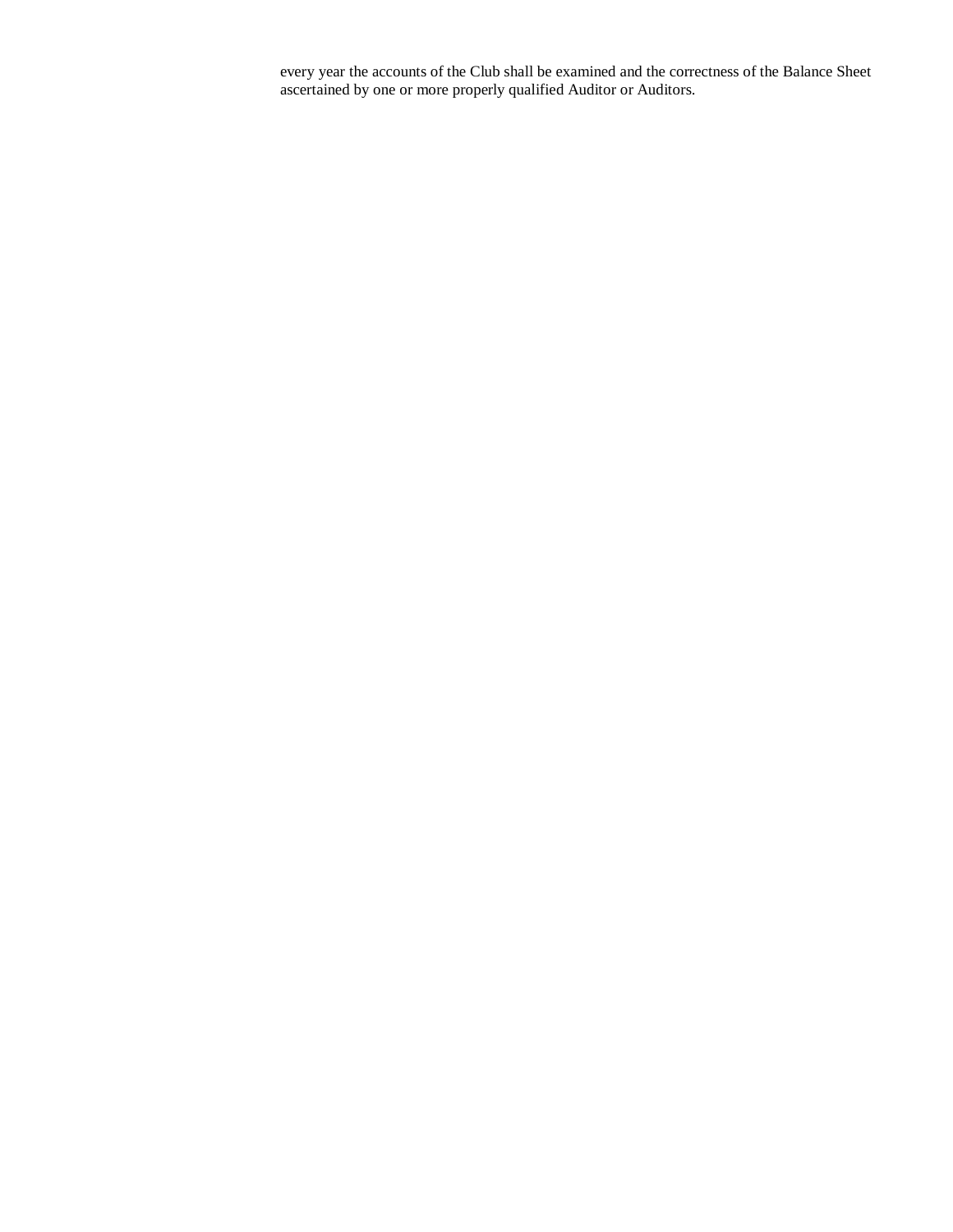#### 1 **I M B A C Ltd ARTICLES OF ASSOCIATION - 2010 (as amended by AGM up to/including 49th AGM 25/3/10) INDEX**

#### **Article 1 INTERPRETATION**

(A) Meanings

(B) Articles and By-Laws

#### **Article 2 PURPOSE OF THE CLUB**

#### **Article 3 MEMBERSHIP**

- (A) Number
- (B) Open or Closed
- (C) Classifications
	- (i) Senior
		- (ii) Junior
		- (iii) Life
- (D) Nomination and Admittance
- (E) Transfer of or Consideration for
- (F) Fees, subscriptions and levies
- (G) Register of members
- (H) Resignation
- (I) Deceased members
- (J) Committee's power to expel members

#### **Article 4 THE OFFICERS AND COMMITTEE**

- $(A)$  Eligibility
- (B) The Officers
- (C) The Committee
- (D) Nomination & election
- (E) Removal from office
- (F) Exclusions
- (G) Casual Vacancies

#### **Article 5 COMMITTEE POWERS, DUTIES & PROCEEDINGS**

- (A) Club business
- (B) By-laws
- (C) Legal proceedings
- (D) Borrow money & mortgage
- (E) Cheques and receipts
- (F) Minutes
- (G) Accounting and other records
- (H) Records open for inspection
- (I) Seal

<sup>&</sup>lt;sup>1</sup> Articles of I.M.B.A.C. Ltd Company No. 90672 of January 1966 as amended February, 1970 and December, 1975 be replaced by the appended (Draft 5) Articles of Association.

J. Chapman (m),L. Mackey (2nd) 22AGM 8/12/82. Company no. to read 90673 not 90672. That the Club name be changed from "I.M.B.A.C Ltd" by removing the full stops between the letters, to "IMBAC Limited" L. Knight (m), B. Martin (2nd) carried 31st AGM 30/1/92.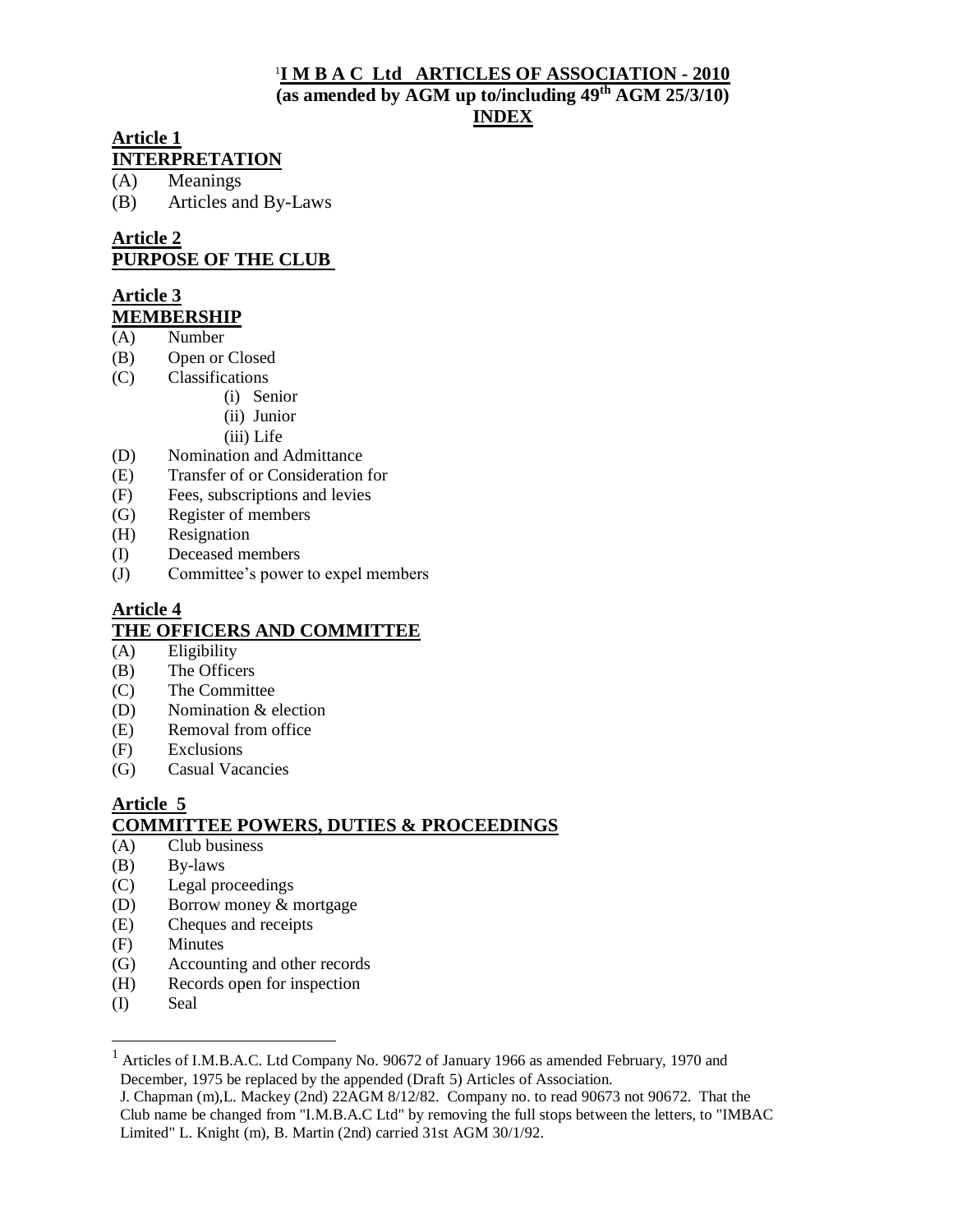- (J) Committee proceedings
- (K) Sub-Committees

# **Article 6 CLUB BY-LAWS**

#### **Article 7 NOTICES**

#### **Article 8 GENERAL MEETINGS**

- $(A)$  Annual & Extraordinary
- (B) Quorum
- (C) No Quorum
- (D) Chairman
- (E) Adjournment
- (F) Ballots & Returning Officer
- (G) Voting rights
- (H) Proxy voting
- (I) Voting on resolutions

# **Article 9**

# **ANNUAL GENERAL MEETING**

- (A) Date
- (B) Business
- (C) Notices

## **Article 10 EXTRAORDINARY GENERAL MEETING**

# $(A)$  Convene

- (B) Business
- (C) Notices

#### **Article 11 AUDIT**

**Article 12 WINDING UP** 

# **Article 13 INDEMNITY**

# **Article 14 AMENDMENT TO MEMORANDUM & ARTICLES OF ASSOCIATION**

**Article 15 ARTICLES OF ASSOCIATION TO SENIOR AND LIFE MEMBERS EACH 5 YEARS.**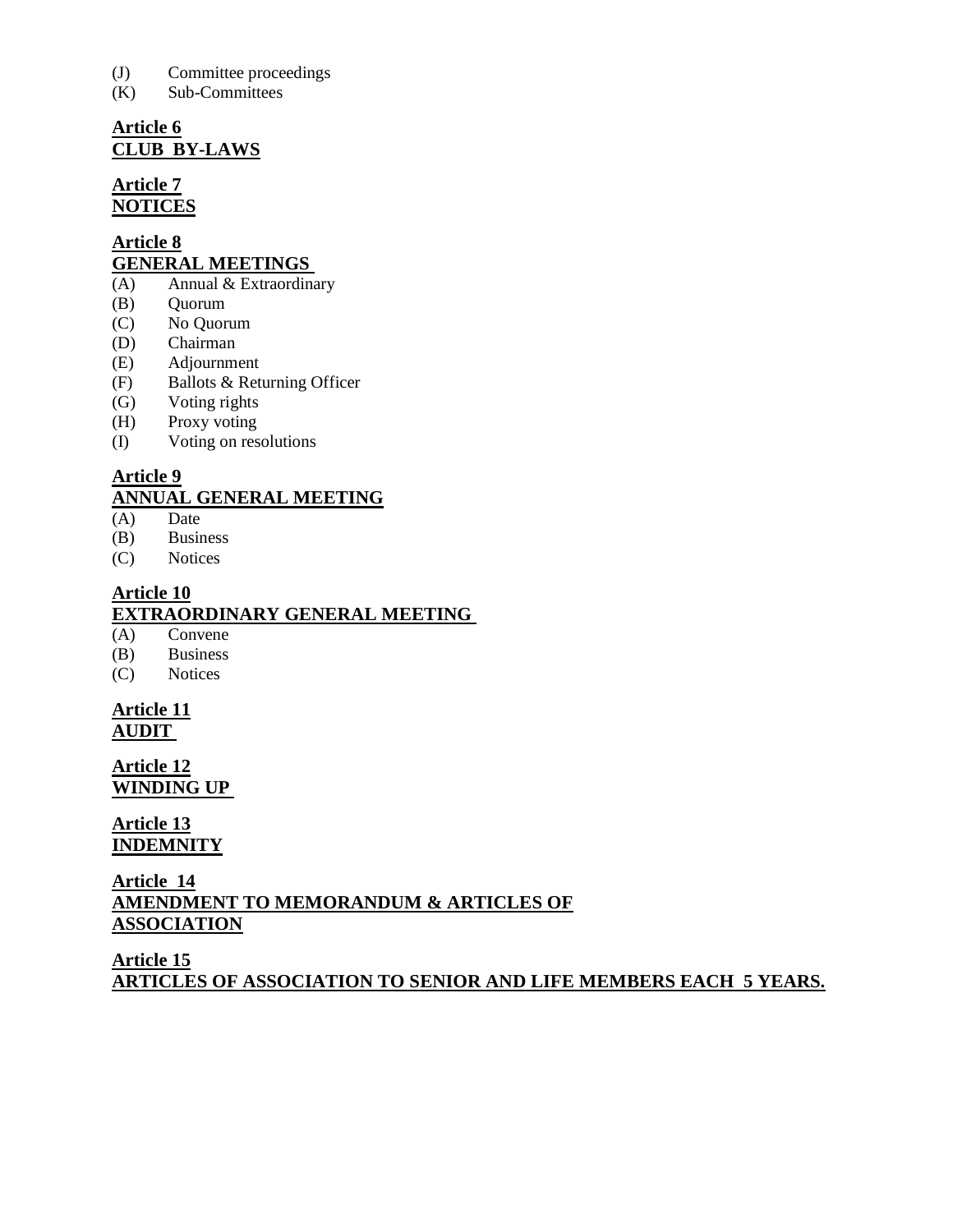# **I M B A C Ltd - ARTICLES OF ASSOCIATION**

#### **Article 1. INTERPRETATION**

1. (A) MEANINGS - In these regulations:-

**"The Act"** means the Companies Act, 1961;

"**The Club" means IMBAC Ltd** <sup>2</sup>

**"The Seal"** means the common seal of the Club;

"**Secretary"** means any person appointed to perform the duties of a Secretary of the Club and includes an Honorary Secretary;

"**State"** means the State of New South Wales;

"Club Notice Board" <sup>3</sup>

**Expression referring to 'writing'** shall unless the contrary intention appears be construed as including references to printing lithography photography and other modes of representing or reproducing words in a visible form, Words or expressions contained in these regulations shall be interpreted in accordance with the provisions of the Interpretation Act of 1897 and of the Act as in force at the date at which these regulations became binding on the Club.

1. (B) ARTICLES AND BY-LAWS - The decision of the Committee on the construction or interpretation of these Articles or of any By-Laws adopted by the Club or Committee shall be conclusive and binding on all matters of the Club unless and until the same shall be over-ruled by the members at an Annual General Meeting or at an Extraordinary General Meeting called for the purpose of considering such a decision.

# **Article 2. PURPOSE OF THE CLUB**

The Club is established for the purposes set out in the Memorandum of Association.

# **Article 3. MEMBERSHIP**<br>3. (A) NUMBER - The n

- The maximum number of the total of members of all classifications shall be one thousand.
- 3. (B) OPEN OR CLOSED With the exception of the power conferred on the Committee by Article 3(I) admittance to each class of membership shall be declared 'open' or 'closed' from time to time only by decision of the members by special resolution at a General Meeting of the Club.
- 3. (C) CLASSIFICATIONS Club members shall be either 'Senior', <sup>4</sup> <sup>3</sup> 'Junior' or 'Life' members and nominations and admittance to membership made and fees paid shall be in accordance with the following Articles. No member shall concurrently hold more than one-classification of membership and the former classification of

<sup>2</sup> Club name changed from I.M.B.A.C. Limited to IMBAC Limited (m) L. Knight (2nd) B. Martin.. 31 AGM- 30/1/92

<sup>&</sup>lt;sup>3</sup> "Club Notice Board....(to)....the Club;" deleted (m)J. Horsfield, (2nd)D. Waller 34 AGM-13/12/94

<sup>4</sup> Associate membership deleted with effect 24/2/00, with all current Associate members transferred to Senior membership category (at no cost for the transfer of this membership). (m) D. Scott  $(2<sup>nd</sup>)$  B. Etheredge  $39<sup>th</sup>$  AGM  $24/2/00$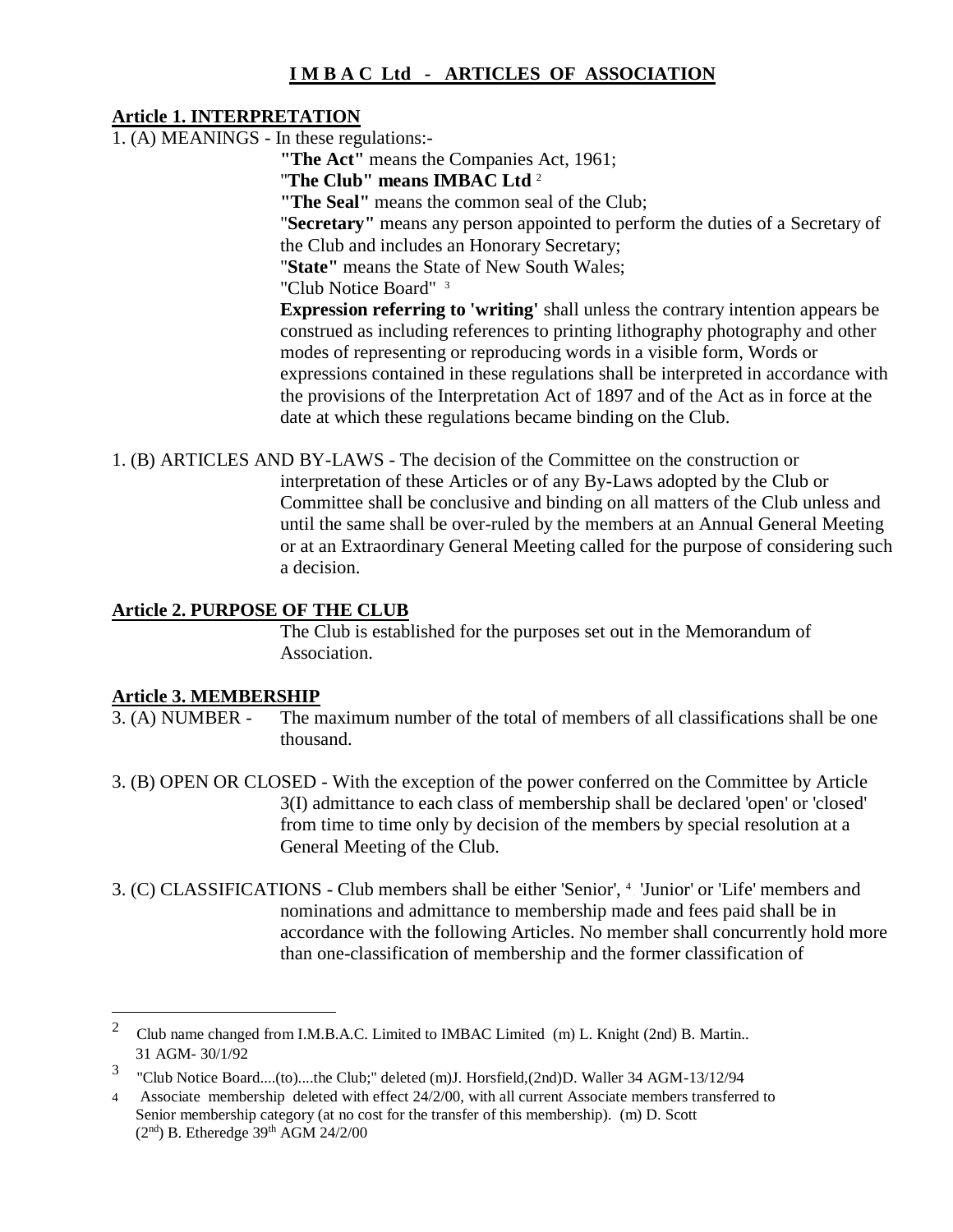membership shall be forfeited upon a member being admitted to a new classification.

3. (C i) SENIOR MEMBERSHIP - An existing Senior member may nominate for Senior membership any person over the age of 18 years who is personally known to the nominator and is considered to be a suitable person for membership.

3. (C ii) JUNIOR MEMBERSHIP - The legal child of a Senior member or the legal child of a person being nominated for Senior membership may be nominated by and only by that Senior member or person for Junior membership provided the legal child is over four and under eighteen years of age. Junior members shall be and will remain attached to the Senior member nominator so long as the Junior is a Junior member of the Club and shall be affected in all ways as that Senior membership is affected except as otherwise provided in these Articles. Junior membership shall cease upon cessation of the Senior membership to which it is attached or upon the Junior member reaching the age of nineteen years and three months. After a Junior member reaches the age of eighteen years and before reaching the age of nineteen years and three months the Senior member to whom the Junior is attached may nominate the Junior member for Senior membership. Such nomination shall be accompanied by a nomination fee being the difference between the Junior membership and/or nomination fees originally paid and the current Senior member nomination fee annual subscription and/or levy as determined in accordance with Article 3(F). With the exception of the provision in Article  $3(I)$  no child other than the legal  $5$  child of the Senior member shall be attached to a Senior membership.

3. (C iii) LIFE MEMBERSHIP - A member or past member who has rendered meritorious service to the Club may be nominated by the Committee for Life Membership. A Life member shall enjoy the privileges of Senior membership without the obligation to pay Senior member fees subscription and/or levy.

3. (D) NOMINATION AND ADMITTANCE TO MEMBERSHIP - All nominations for membership shall be forwarded to the Secretary in the form prescribed by the Committee accompanied by a classification nomination fee annual subscription and/or levy as determined in accordance with Article 3(F). The Committee shall determine its approval or otherwise of compliance by each nomination with the provisions of these Articles and its approval of the nominee as a person suitable for membership of the Club in the classification nominated. Following approval by the Committee the nomination shall be announced on the business paper of the next Annual General Meeting stating at least the full name, sex, date of birth, occupation, and residential address of the candidate for membership the classification for which the candidate is nominated and the name of the nominator. The admittance or otherwise to membership of the Club shall be decided by ballot at the Annual General Meeting. In no case shall the Committee be required to give any reason for the acceptance or rejection of any nomination for membership.

<sup>5</sup> Change "Child" to "legal child"...word "legal" inserted prior to 1st, 2nd, 3rd & 5th word "child"

<sup>..(</sup>m)R. Waller,(2nd)M.Atkins..31st AGM-30/1/92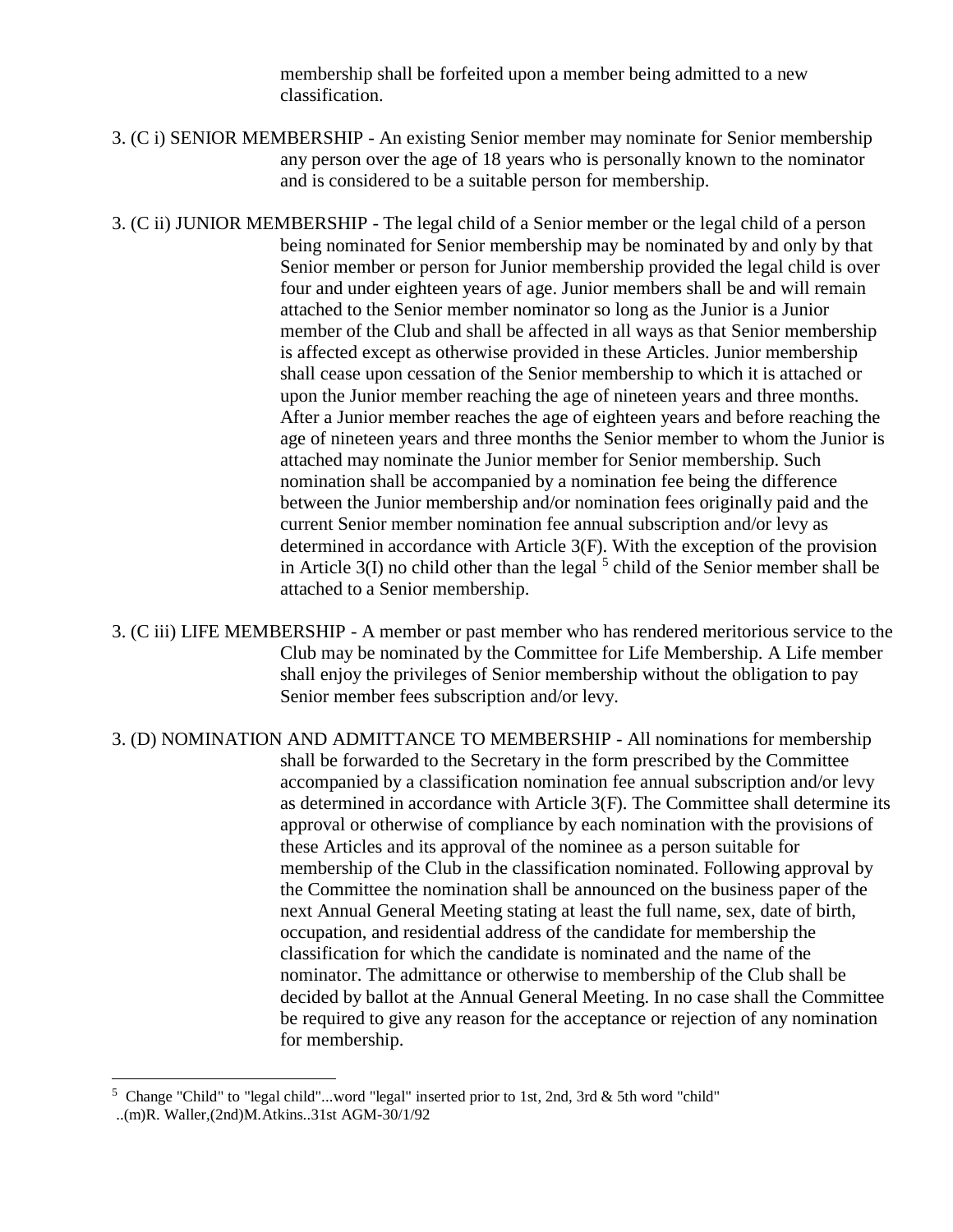- 3. (E) TRANSFER OF OR CONSIDERATION FOR MEMBERSHIP No classification of membership shall be transferred to another person nor be negotiable for any consideration. There shall be no refund of fees upon cessation of membership except as provided for Junior memberships being admitted as Senior memberships in Articles  $3(C \text{ ii})^6$ .
- 3. (F) FEES SUBSCRIPTIONS AND LEVIES The Committee may include on the business paper of a General Meeting a special resolution to adopt a By-Law to impose an application fee for new members with the exception of the spouse of an existing member (with said member having been a member of IMBAC for more than five years) and Junior members elevating to Senior membership, nomination fee, annual subscription and/or levy payable by members or a particular classification of membership. Senior members shall be responsible for the payment of all fees subscriptions levies and fines due by the Senior membership and by the Junior memberships attached to that Senior membership.<sup>7</sup>
- 3. (G) REGISTER OF MEMBERS The Secretary shall keep a register of all Senior members which shall include the record of Junior memberships attached to each Senior membership. The record of each Senior, Junior and Life member shall include the full name, sex, date of birth, occupation, residential address and the mailing address as advised by the Senior member for the receipt of notices, the date of admission to membership, the relevant detail of initial membership and/or nomination fee payment and payment of subscriptions levies and fines and the relevant detail of all outstanding charges due and the record of any other matters pertaining to membership. <sup>8</sup>
- 3. (H) RESIGNATION OF MEMBERSHIP A member may resign membership of the Club by giving notice in writing to the Secretary but shall continue liable for any fees subscriptions levies or fines and all arrears of monies due at the date of resignation and for all monies due by the Senior membership to the Club and for any sum not exceeding \$2 per member liable as members of the Club under Clause 5 of the Memorandum of Association of the Club. Upon the cessation of a Senior membership, the Junior memberships attached to that Senior membership shall cease except as provided in Clause 3(I) below. There shall be no refund of fees upon cessation of membership. <sup>9</sup>
- 3. (I) DECEASED & RESIGNING MEMBERS Upon the death or intended resignation of a Senior member the Junior members attached to the Senior membership can be

<sup>6</sup> (C iii) deleted in accordance with Special Resolution 1 (m) D. Scott ( $2<sup>nd</sup>$ ) B. Etheredge... 39thAGM 24/2/00

<sup>7</sup> Associate deleted in accordance with Special Resolution 1 (m) D. Scott  $(2^{nd})$  B. Etheredge... 39thAGM 24/2/00

<sup>8</sup> Associate deleted in accordance with Special Resolution 1 (m) D. Scott  $(2^{nd})$  B. Etheredge... 39thAGM 24/2/00

<sup>9</sup> Associate deleted in accordance with Special Resolution 1 (m) D. Scott (2<sup>nd</sup>) B. Etheredge... 39thAGM 24/2/00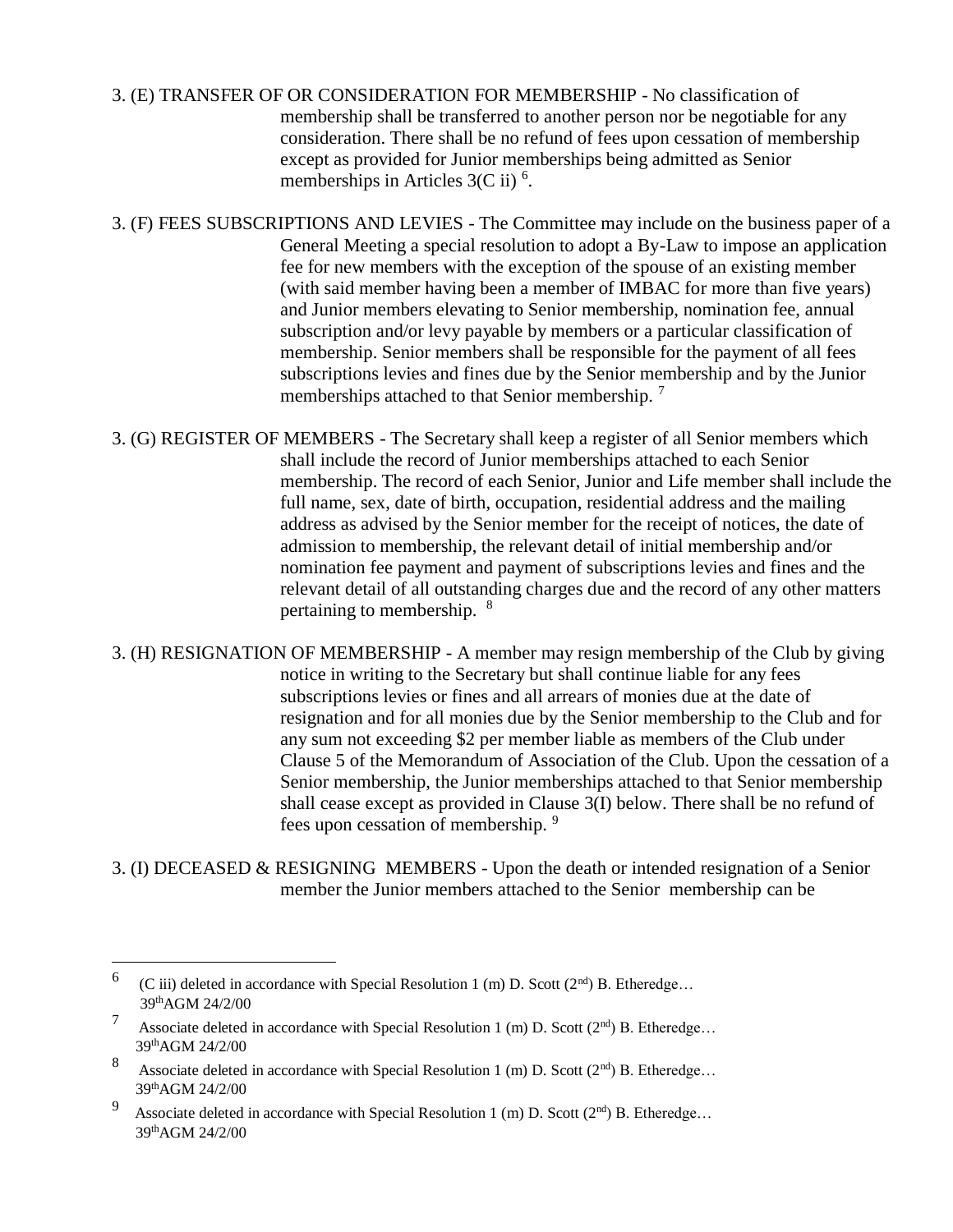transferred by the Committee to become attached to a 'foster' Senior member appointed from the existing Senior members.  $10^{-11}$ 

3. (J) COMMITTEE POWER TO EXPEL MEMBERS - If any member wilfully refuses or neglects to comply with the provisions of the Memorandum and Articles of Association of the Club or of the By-Laws of the Club or shall be guilty of conduct which in the opinion of the Committee is unbecoming of a member or prejudicial to the interest of the Club or who is 2 years in arrears with monies owing to the Club the Committee shall have power to expel the member from the Club and remove the member's name from the Register of Members provided that at least one week before the meeting of the committee at which a resolution for the expulsion is passed the member shall have had notice in accordance with Article 7 of such meeting and of what is alleged against the member and of the intended resolution for expulsion, and that the member at such meeting and before the passing of such resolution shall have had an opportunity of giving orally or in writing any explanation or defence the member may think fit. An expelled member shall forfeit all rights of membership.

#### **Article 4 . THE OFFICERS AND COMMITTEE**

 $\overline{a}$ 

- 4. (A) ELIGIBILITY Only financial Senior members shall be eligible for nomination as an Officer or for the Committee of the Club.  $12$
- 4. (B) THE OFFICERS The Officers of the Club shall consist of the President, Honorary Secretary, Honorary Treasurer and the Club Captain.
- 4. (C) THE COMMITTEE The Committee shall consist of the Officers and eight other Senior financial members nominated and elected in accordance with Clause (D) following. The Committee shall retire at the next Annual General Meeting but shall be eligible for re-election.  $13 \times 14$
- 4. (D) NOMINATION AND ELECTION (i) At the Annual General Meeting of the Club the Officers and members of the Committee shall be elected from among the eligible members and such members of the Committee shall hold office until the next Annual General Meeting when they shall retire but shall be eligible for re-election.

(ii) Any two Senior financial members may nominate an eligible member to serve as an Officer or member of the Committee.  $15$ 

<sup>&</sup>lt;sup>10</sup> Associate deleted in accordance with Special Resolution 1 (m) D. Scott ( $2<sup>nd</sup>$ ) B. Etheredge... 39thAGM 24/2/00

<sup>&</sup>lt;sup>11</sup> Amended to include resigning members  $\&$  attached juniors in accordance with Special Resolution 1 (m) J. Sperring  $(2<sup>nd</sup>)$  M. Whitehead  $47<sup>th</sup>$  AGM  $27/3/08$ 

<sup>&</sup>lt;sup>12</sup> Associate deleted in accordance with Special Resolution 1 (m) D. Scott ( $2<sup>nd</sup>$ ) B. Etheredge... 39thAGM 24/2/00

<sup>13</sup> Associate deleted in accordance with Special Resolution 1 (m) D. Scott  $(2<sup>nd</sup>)$  J. Sperring... 49thAGM 25/3/10

<sup>14</sup> Committee increased from six to eight in accordance with Special Resolution 2 (m) D. Scott (2<sup>nd)</sup> J. Sperring 52nd AGM 21/3/13

<sup>&</sup>lt;sup>15</sup> Associate deleted in accordance with Special Resolution 1 (m) D. Scott ( $2<sup>nd</sup>$ ) B. Etheredge... 39thAGM 24/2/00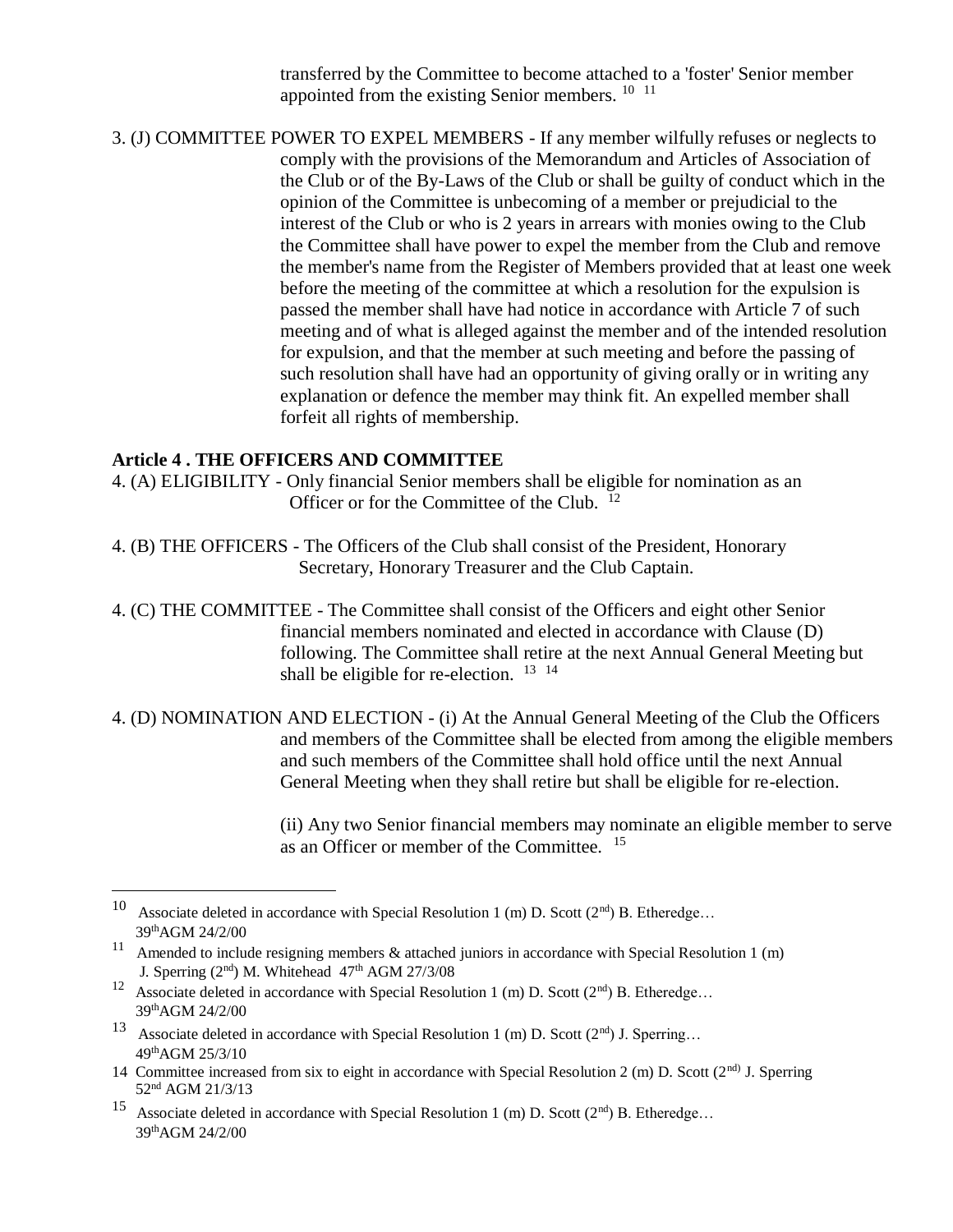(iii) The nomination shall be in writing and signed by the member nominated and by the proposer and seconder and shall be lodged with the Secretary at least 28 days before the Annual General Meeting at which the election is to take place.

(iv) A list of the names of the candidates and the names of the proposers and seconders shall be included in the business paper for the Annual General Meeting.

(v) The Returning Officer shall conduct the ballot in accordance with Article 8(F).

(vi) When there is not a sufficient number of candidates nominated the Committee shall either appoint any eligible members to fill the vacancy or vacancies or allow the incoming Committee to do so.

- 4. (E) REMOVAL FROM OFFICE An Officer or a member of the Committee may be removed from Office or from the Committee by resolution at a General Meeting of the Club in accordance with the Act.
- 4. (F) EXCLUSIONS The office of an Officer or a member of the Committee shall become vacant if the member:-

(i) ceases to be an Officer or a member of the Committee by virtue of the Act;

(ii) becomes bankrupt;

(iii) becomes prohibited from being a Director of a Company by reason of any order made under the-Act;

(iv) becomes of unsound mind or a person whose person or estate is liable to be dealt with in any way under the law relating to mental health;

(v) resigns his Office or from the Committee by notice in writing to the Club;

(vi) is absent without permission of the Committee from three consecutive meetings of the Committee;

(vii) holds any office of profit under the Club;

(viii) ceases to be a member of the Club; or

(ix) is directly or indirectly interested in any contract or proposed contract with the Club provided however that a member shall not vacate his office by reason of his being a member of any corporation society or association which has entered or proposes to enter into a contract with the Club if such corporation society or association is among the class of companies referred to in the proviso to Clause 3 of the Memorandum of Association of the Club and if he shall have declared the nature of his interest in manner required by the Act provided always that nothing in this Article shall affect the operation of Clause 3 of the Memorandum of Association of the Club.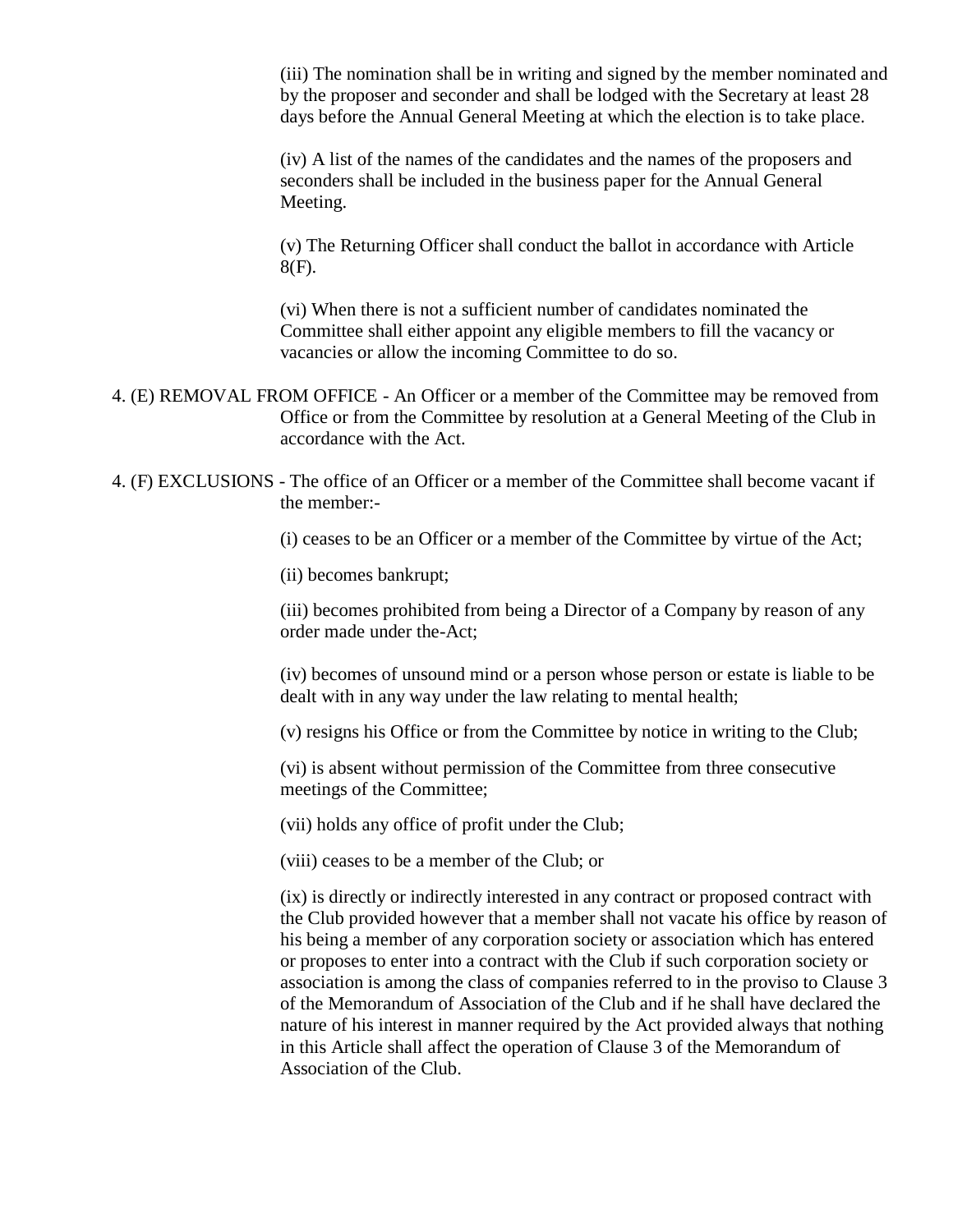4. (G) CASUAL VACANCIES - The Committee shall have power at any time and from time to time to appoint any eligible member an Officer or to the Committee to fill a casual vacancy but so that the total number of members of the Committee shall not at any time exceed the number fixed in accordance with these Articles. Any Officer or Member of the Committee so appointed shall hold office only until the next following Annual General Meeting.

# Article 5. COMMITTEE POWERS, DUTIES AND PROCEEDINGS

- 5. (A) CLUB BUSINESS The business of the Club shall be managed by the Committee who may pay all expenses incurred in promoting and registering the Club and may exercise all such powers of the Club as are not by the Act or by these regulations required to be exercised by the Club in General Meeting subject nevertheless to any of these regulations to the provisions of the Act and to such regulations being not inconsistent with the aforesaid regulations or provisions as may be prescribed by the Club in General Meeting but no regulation made by the Club in General Meeting shall invalidate any prior act of the Committee which would have been valid if that regulation had not been made. Without prejudice to the general powers conferred by the last preceding Clause and to the other powers conferred by these Articles it is hereby expressly declared that the Committee shall have the following powers:
- 5. (B) BY-LAWS The Committee may introduce enlarge amend alter or rescind Club By-Laws in accordance with Article 6 and to enforce the observance of all regulations and By-Laws by the introduction of additional By-Laws to provide for the imposition of a fine or by suspension from enjoyment of Club privileges or any of them provided always that a General Meeting may alter or rescind a By-Law in accordance with Article 6.
- 5. (C) LEGAL PROCEEDINGS The Committee may institute conduct defend compromise or abandon any legal proceedings by or against the Club or its Officers or otherwise concerning the affairs of the Club and also to compromise or allow time for payment and satisfaction of any debt due to and any claim or demand by or against the Club and to refer any claim or demand against the Club to arbitration and to observe and perform the award.
- 5. (D) BORROW MONEY AND MORTGAGE The Committee may exercise all the powers of the Club to borrow money and to mortgage or charge its property or any part thereof and to issue debentures and other securities whether outright or as security for any debt liability or obligation of the Club.
- 5. (E) CHEQUES RECEIPTS ETC All cheques, promissory notes, drafts, bills of exchange and other negotiable instruments shall be signed drawn accepted endorsed or otherwise executed as the case may be by the President or Secretary and shall be countersigned by the Treasurer or in such manner as the committee may from time to time determine. The Treasurer or such other person or persons as may be appointed by the Committee shall sign all receipts for money paid to the Club.

<sup>16.</sup> Wording change in accordance with Special Resolution 1 (m) M. Brown,  $(2<sup>nd</sup>)$  J. Sperring... 45thAGM 30/3/06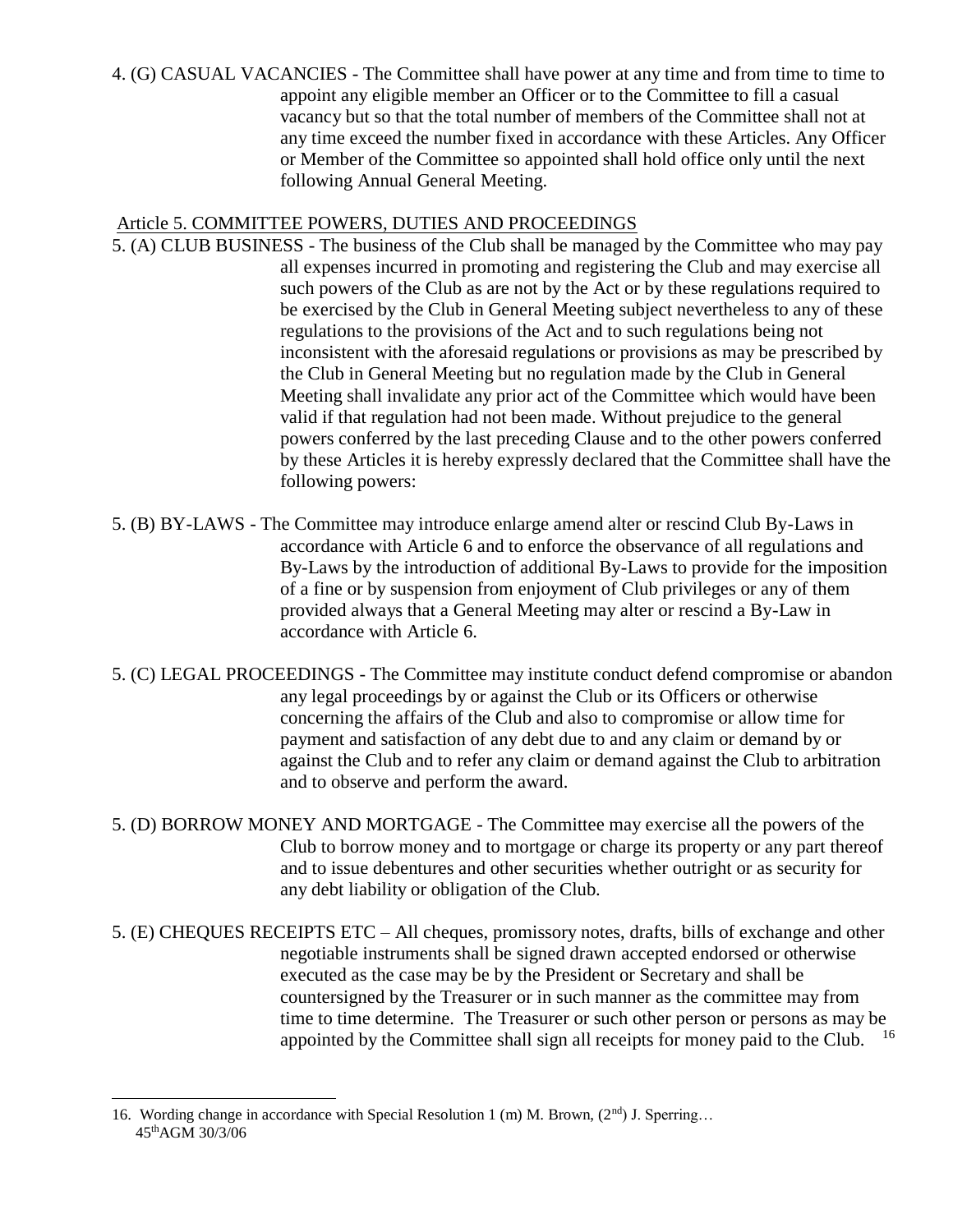5. (F) MINUTES - The Committee shall cause minutes to be made of:-

(i) all appointments of Officers Committee and servants;

(ii) names of members of the Committee present at all meetings of the Committee and of the Club;

(iii) all proceedings at all meetings of the Committee and of the Club; such minutes shall be signed by the Chairman of the meeting at which the proceedings were held or by the Chairman of the next succeeding meeting. All minutes shall be open for inspection by members in accordance with Sub-clause (H) following.

- 5. (G) ACCOUNTING AND OTHER RECORDS The Committee shall cause proper accounting and other records to be kept and shall distribute to all Senior members copies of every profit and loss account and balance sheet (including every document required by law to be attached thereto) not less than 14 days before the date of the Annual General Meeting accompanied by a copy of the Auditor's Report as required by the Act provided however that the Committee shall cause to be made out and laid before each Annual General Meeting a balance sheet and profit and loss account made up to the first day of November prior to the date of the meeting.
- 5. (H) RECORDS OPEN FOR INSPECTION BY MEMBERS The Committee shall from time to time determine in accordance with Clause 7 of the Memorandum of Association at which times and places and under what conditions or regulations the accounting and other records of the Club shall be open to the inspection of members not being members of the Committee and no member other than a Committee member shall have any right of inspecting any account or book or paper of the Club except as conferred by statute or by Clause 7 of the Memorandum of Association or authorised by the Committee or by the Club in General Meeting.
- 5. (I) SEAL The Committee shall provide for the safe custody of the Seal which shall only be used by the Authority of the Committee and every instrument to which the Seal is attached shall be signed by the President or Treasurer and shall be countersigned by the Secretary or by a second member of the Committee appointed for the purpose.

## 5. (J) COMMITTEE PROCEEDINGS –

- 5 (J)(i) MEETINGS The Committee shall meet together monthly for the dispatch of business adjourn and otherwise regulate its meeting as it thinks fit. The Secretary may at any time and shall on the requisition of three or more members of the Committee summon a meeting of the Committee.
- 5 (J )(ii) VOTING Subject to these regulations questions arising at any meeting of the Committee shall be decided by a majority of votes and a determination by a majority of the members of the Committee present and voting shall for all purposes be deemed a determination of the Committee. In case of an equality of votes the Chairman of the meeting shall have a second or casting vote. A member of the Committee shall not vote in respect of any contract or proposed contract with the Club in which he is interested or any matter arising there out and if he or she does so his or her vote shall not be counted.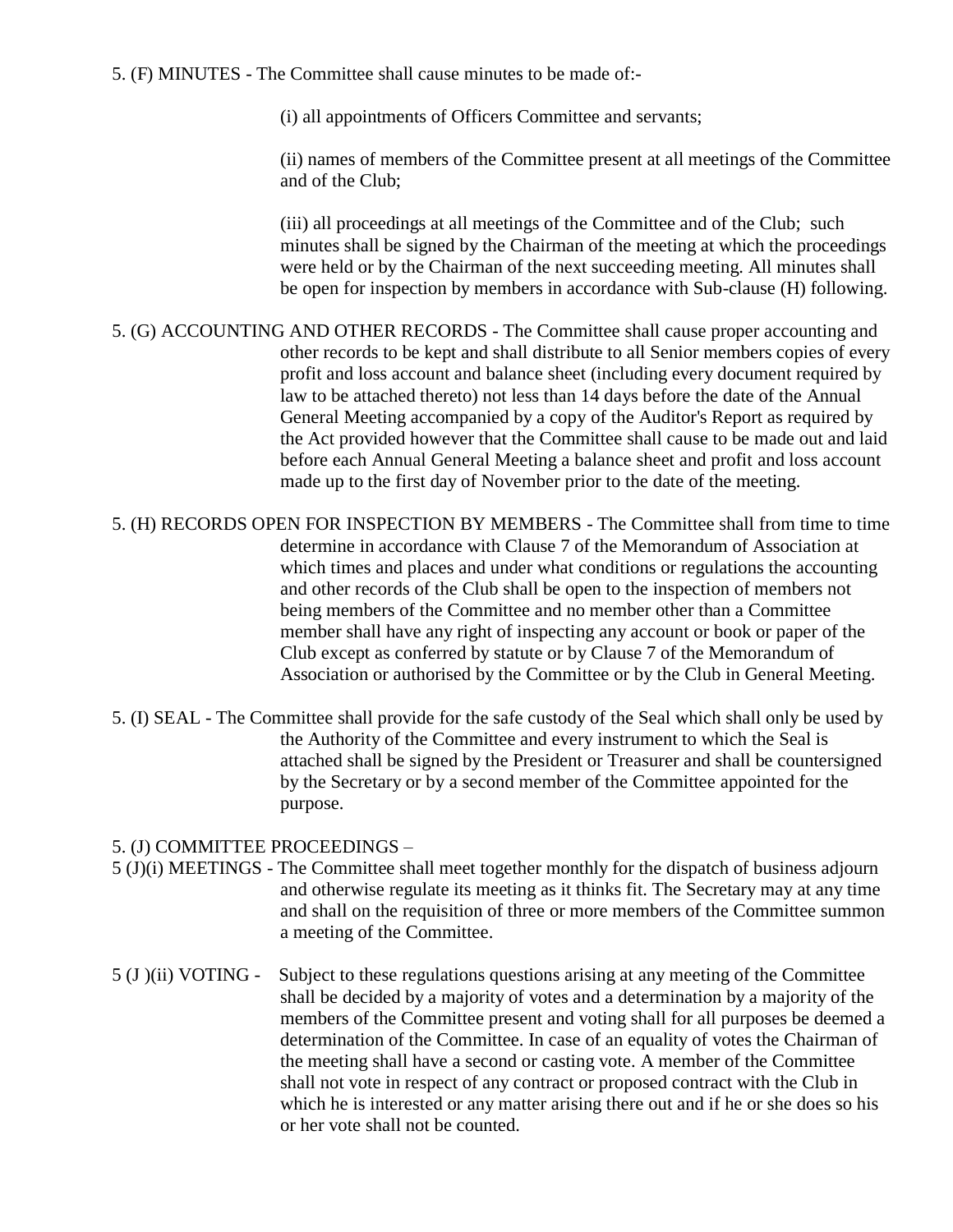- 5(J)(iii) QUORUM The quorum necessary for the transaction of the business of the Committee shall be five or such greater number as may be fixed by the Committee.
- 5 (J)(iv) VACANCY AND LACK OF QUORUM The continuing members of the Committee may act notwithstanding any vacancy in the Committee but if and so long as their number is reduced below the number fixed by or pursuant to these regulations as the necessary quorum of the committee the continuing member or members may act for the purpose of increasing the number of members of the Committee to that number or of summoning a General Meeting of the Club but for no other purpose.
- 5 (J)(v) VICE-PRESIDENT At the first meeting of each newly elected Committee a Vice-President shall-be elected from Committee members of whom all shall be eligible except the President.
- 5 (J)(vi) CHAIRMAN The President shall preside as Chairman at every meeting of the Committee or if there is no President present or if at any meeting he or she is not present within 10 minutes after the time appointed for holding the meeting the Vice-President shall be Chairman or if the Vice-President is not present at the meeting then the members present may choose one of their number to be Chairman of the meeting.
- 5 (J)(vii) RESOLUTIONS IN WRITING A resolution in writing signed by all the members of the Committee for the time being entitled to receive notice of a meeting of the Committee shall be as valid and effective as if it had been passed at a meeting of the Committee duly convened and held.
- 5 (J)(viii) VALIDITY All acts done by any meeting of the Committee or of a Sub-Committee or by any person acting as a member of the Committee shall notwithstanding that it is afterwards discovered that there was some defect in the appointment of any such member of the Committee or person acting as aforesaid or that the members of the Committee or any of them were disqualified be as valid as if every such person had been duly appointed and was qualified to be a member of the Committee.

#### 5. (K) SUB-COMMITTEES -

(i) With the Committee's approval the President may appoint Committee members chairmen of Sub-Committees necessary for the conduct of the Club and similarly alter any such appointment.

(ii) With the approval of the Committee Sub-Committee chairmen may appoint Club members not necessarily Committee members to serve on the Sub-Committee and shall report on activities of the Sub-Committee at each meeting of the Committee. The President shall be an ex-officio member of each Sub-Committee.

(iii) The Committee may delegate any of its powers to a Sub-Committee which on the exercise of the powers so delegated shall conform to any regulations that may be imposed upon it by the Committee.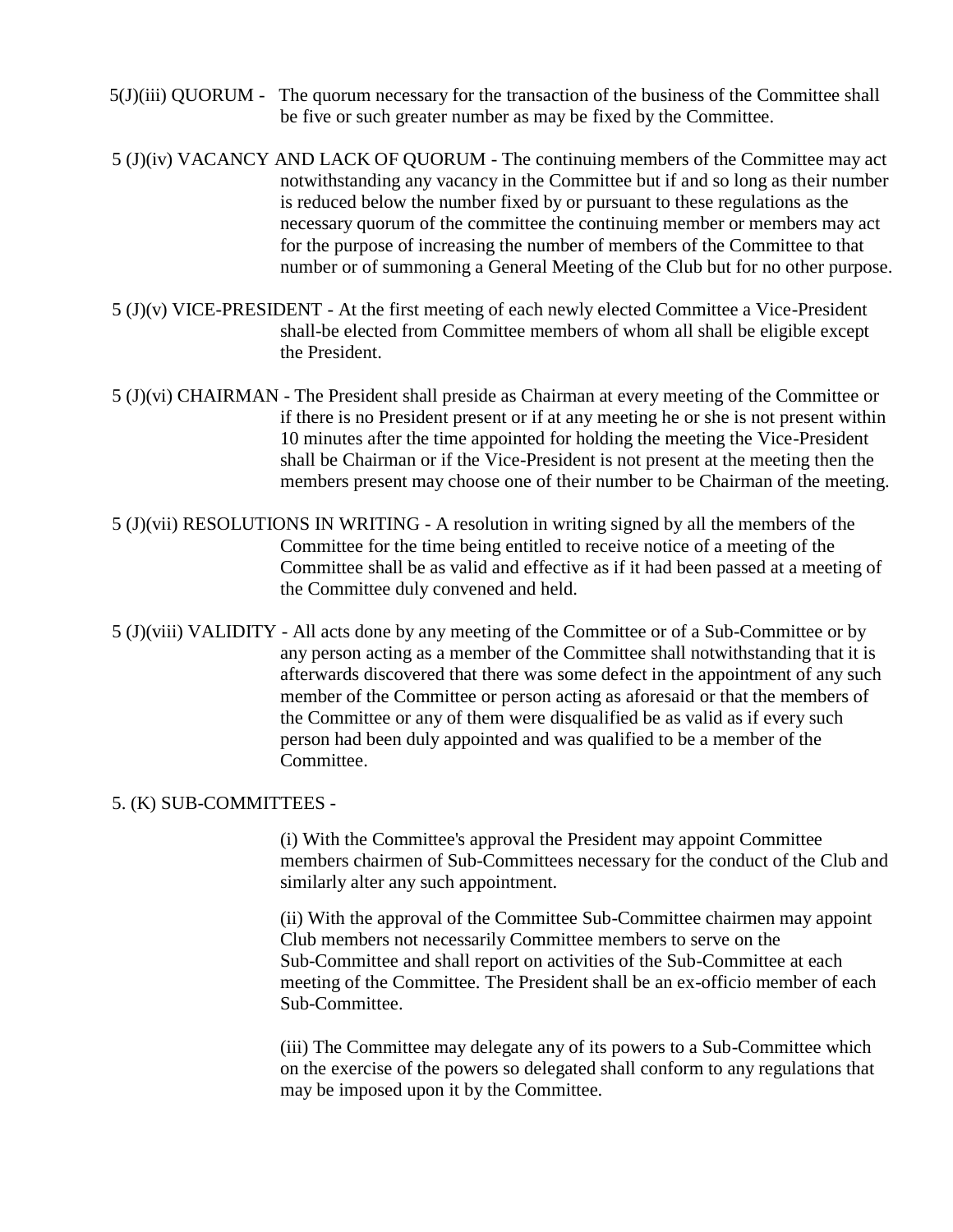(iv) If at any Sub-Committee meeting the Chairman is not present within 10 minutes of the time appointed for holding the meeting the members present shall choose one of their number to be Chairman. If the substitute Chairman is not a Committee member he shall report to the appointed Chairman or with the approval of the President attend the next Committee meeting for the sole purpose of reporting the subcommittee's activities.

(v) A Sub-Committee may meet and adjourn, as it thinks fit. Questions arising at any meeting shall be determined by a majority of the members present and in the case of an equality of votes the Chairman shall have a second or casting vote.

#### Article 6. CLUB BY-LAWS

6. (A) A copy of the current Club By-Laws shall be forwarded to Senior members the Auditor and the Club Honorary Solicitor 35 days prior to the date set for the Annual General Meeting.

- 6. (B) A General Meeting of members or the Committee may from time to time introduce enlarge amend alter or rescind Club By-Laws ancillary to or for the purpose of carrying out but not inconsistent with these Articles with the provisos that:-
- (i) General Meeting resolutions concerning a By-Law shall be special resolutions as provided in Articles 9(B) and 10(B).
- (ii) Committee resolutions concerning a By-Law shall be given one month previous notice at a monthly meeting of the Committee and if adopted shall not become effective until Senior members have been notified in writing of the Committee resolution concerning the By-Law.

#### Article 7. NOTICES

- 7. (A) A notice may be given by the Club to any member either by post, facsimile or electronically. Where a notice is sent by post, service of the notice shall be deemed to be effected by addressing, prepaying, and posting a letter containing the notice, and to have been effected in the case of a notice of a meeting on the day after the date of its posting, and in any other case at the time at which a letter would be delivered in the ordinary course of post. Where a notice is sent via email, or other electronic means, service of the notice shall be deemed to have been effected at the time of electronic transmission/posting.  $16 \frac{17}{2}$
- 7. (B) At least once each year notice shall be given to each household of Senior member(s) advising that fees are now due.  $18$
- 7. (C) General Meeting notices shall be given to no person other than Senior members the Club Auditors and the Club Honorary Solicitor.
- 7. (D) Notices to a Junior member shall be addressed to that member care of the Senior member to whom the Junior member is attached and to the Club Register with the mailing

<sup>16.</sup> Email added in accordance with Special Resolution 1 (m) J. Sperring (2<sup>nd</sup>) M. Whitehead 42<sup>nd</sup>AGM 27/3/03

<sup>17.</sup> Electronic means added in (m) M. Spooner, (2<sup>nd</sup>) J. Sperring 52<sup>nd</sup> AGM 21/3/13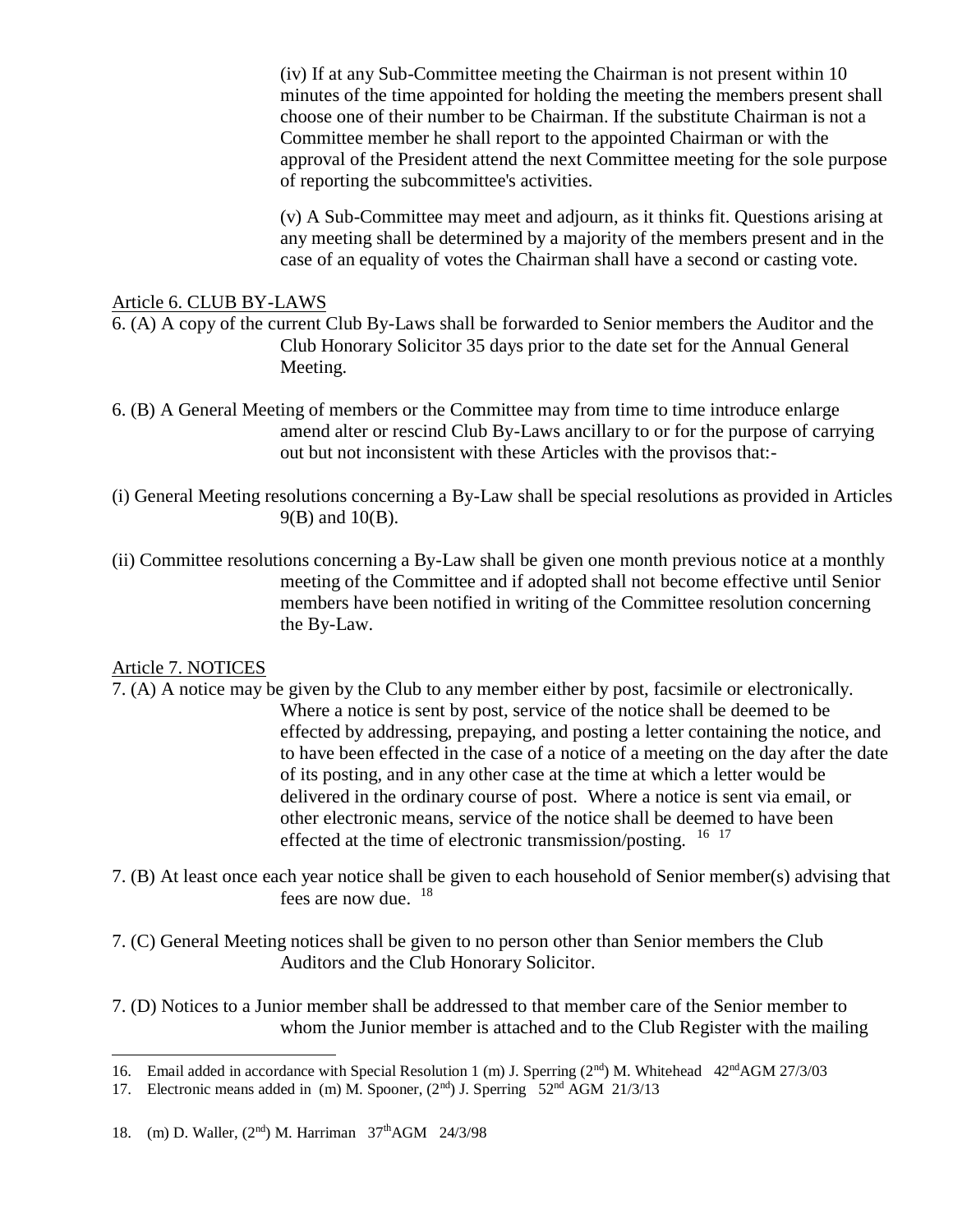address of that Senior member. A copy of a notice to a Junior member shall also be sent to the Senior member to whom the Junior member is attached.<sup>19</sup>

#### Article 8. GENERAL MEETINGS

- 8. (A) ANNUAL AND EXTRAORDINARY All General meetings of members shall be called Extraordinary General Meetings other than Annual General Meetings.
- 8. (B) QUORUM No business shall be transacted at any General Meeting unless a quorum is present at the time when the meeting proceeds to business. Except as herein otherwise provided fifteen members shall constitute a quorum.
- 8. (C) NO QUORUM If within half an hour from the time appointed for the meeting a quorum is not present the meeting if convened upon the requisition of members shall be dissolved. In any other case it shall stand adjourned to the same day in the next week at the same time and place or to such other day and at such other time and place as the Committee may determine and if at the adjourned meeting a quorum is not present within half an hour from the time appointed for the meeting the members present if not less than ten shall be a quorum.
- 8. (D) CHAIRMAN The President shall preside at every General Meeting of the Club or if there is no President present or if he is not present within fifteen minutes after the time appointed for the holding of the meeting or is unwilling to act the Vice-President shall be the Chairman or if the Vice-President is not present or is unwilling to act then the members present shall elect one of their number to be Chairman of the meeting.
- 8. (E) ADJOURNMENT The Chairman may with the consent of any meeting at which a quorum is present (and shall if so directed by the meeting) adjourn the meeting from time to time and from place to place but no business shall be transacted at any adjourned meeting other than the business left unfinished at the meeting from which the adjournment took place. When a meeting is adjourned for less than 30 days no notice of the adjourned meeting shall be necessary. When a meeting is adjourned for 30 days or more notice of the day date time and place of the adjourned meeting with copy of the deferred business to be transacted shall be forwarded to Senior members the Auditor and the Club Honorary Solicitor 14 days prior to the date of the adjourned meeting.

## 8. (F) BALLOTS AND RETURNING OFFICER –

 $\overline{a}$ 

(i) The Committee shall appoint a Returning Officer to take charge of ballots at General Meetings. The Returning Officer shall supervise the issue of ballot papers the safe custody of ballot papers returned the examination of such ballot papers the counting of votes after the ballot is closed and shall report the result of the ballot to the Chairman of the meeting. The decision of the Returning Officer as to the formality or informality of any vote shall be final.

<sup>19.</sup> Associate deleted in accordance with Special Resolution 1 (m) D. Scott,  $(2<sup>nd</sup>)$  B. Etheredge... 39thAGM 24/2/00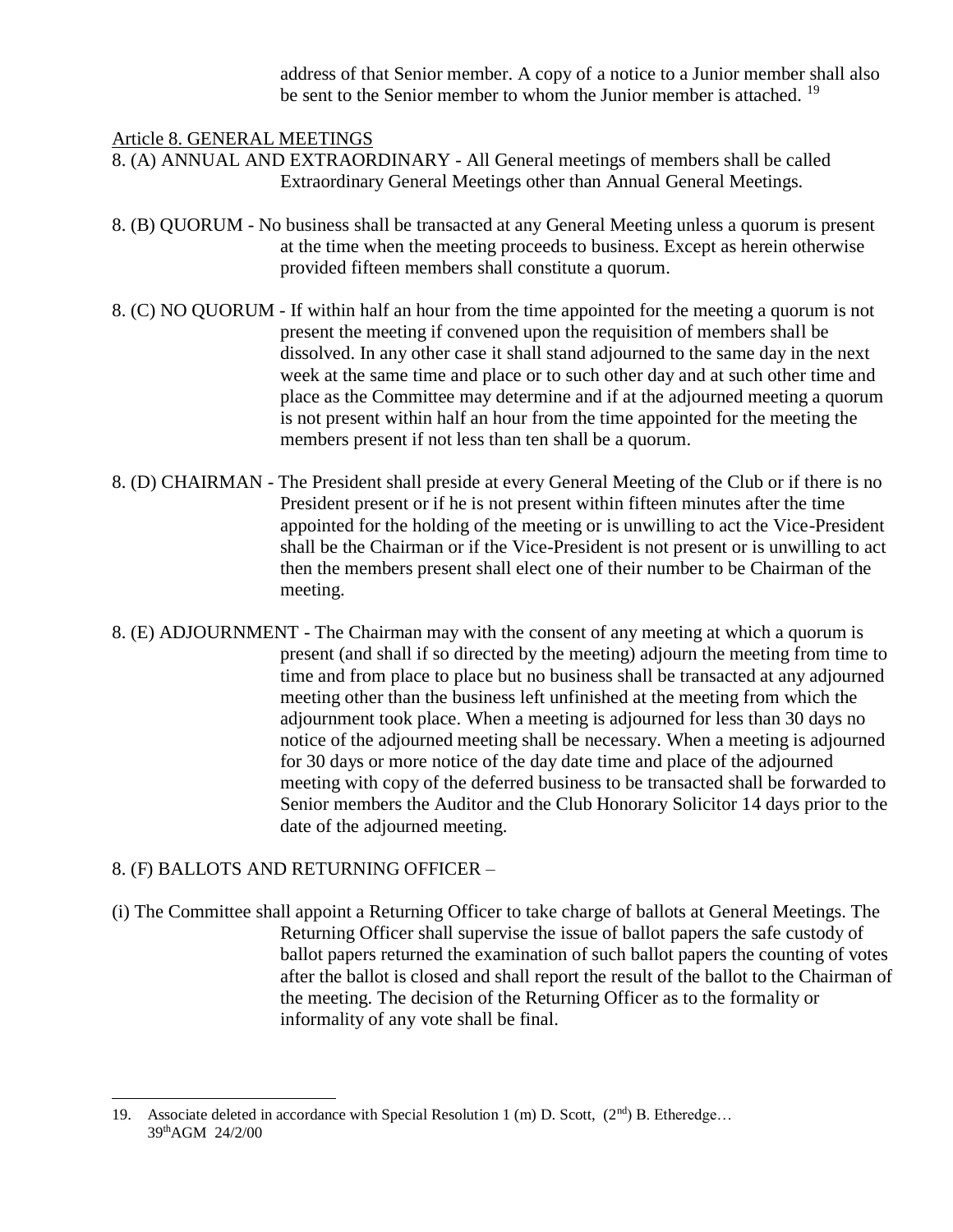- (ii) The Committee may prescribe the manner in which votes are to be marked on the ballot paper or such other matter, as it may deem necessary to secure the secrecy or the propriety of the ballot.
- 8. (G) VOTING RIGHTS Only Senior financial members shall exercise any vote or participate in a ballot provided however that the majority of the voting power shall not be held in less than ten persons.  $20$
- 8. (H) PROXY VOTING ON BALLOTS A member entitled to attend and vote at a General Meeting of the Club shall be entitled to appoint another member entitled to attend and vote as a proxy to attend and vote on a ballot. A proxy vote shall be registered as a vote cast by the non-attending member. Proxy forms shall be available from the Secretary and shall be returned to the Secretary duly completed not less than 48 hours prior to the commencement of the meeting at which the ballot is to be taken.

#### 8. (I) VOTING ON RESOLUTIONS -

(i) At any General Meeting a resolution put to the vote of the meeting shall be decided on a show of hands unless before or on the declaration of the result of the show of hands a ballot is demanded by the Chairman or by at least three members present and voting in person.

(ii) Unless a ballot is so demanded a declaration by the Chairman that a resolution has on a show of hands been carried or carried unanimously or by a particular majority or lost and an entry to that effect in the minutes of the proceedings of the meeting shall be conclusive evidence of the fact without proof of the number or proportion of the votes recorded in favour of or against the resolution. The demand for a ballot may be withdrawn.

(iii) If a ballot is duly demanded it shall be taken in such a manner and either at once or after an interval or adjournment or otherwise as the Chairman directs and the result of the ballot shall be the resolution of the meeting at which the ballot was demanded but a ballot demanded on the election of a Chairman or on a question of adjournment shall be taken forthwith.

(iv) CHAIRMAN'S CASTING VOTE - In the case of an equality of votes whether on a show of hands or on a ballot the Chairman of the meeting at which the show of hands or the ballot takes place shall be entitled to a second or casting vote.

## **Article 9. ANNUAL GENERAL MEETING**

 $\overline{a}$ 

9. (A) DATE - The Annual General Meeting of the Club shall be held in accordance with the provisions of the Act and shall be held between the thirtieth day of November and the first day of May.

<sup>20.</sup> Associate deleted in accordance with Special Resolution 1 (m) D. Scott,  $(2^{nd})$  B. Etheredge... 39thAGM 24/2/00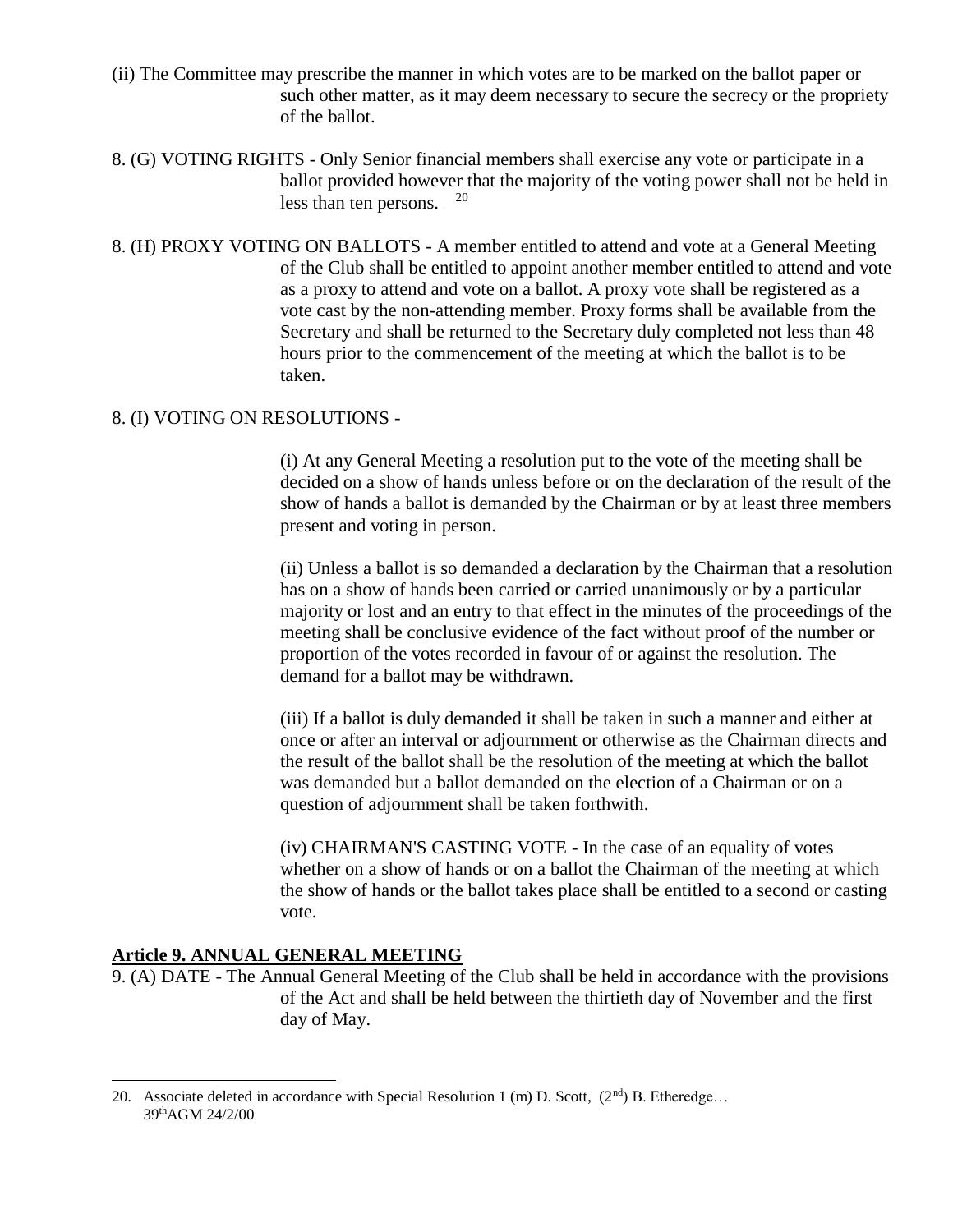9. (B) BUSINESS - All business that is transacted at an Annual General Meeting shall be by special resolution requiring a three fourths majority vote for adoption with the exception of the consideration of the accounts balance sheet and the reports of the Auditors and Committee the election of the Officers and the Committee the appointment of the Auditor and the admission of members.

9. (C) NOTICES - In accordance with Article 7 the Secretary shall notify Senior members and the Auditor at the intervals specified on the following matters with copies relating to the Annual General Meeting:- <sup>21</sup>

- (i) minimum of 35 days prior to the date set for the Annual General Meeting
	- (a) The day date and time of the meeting.
	- (b) The closing date for the receipt of nominations for the Officers and the Committee. (28 days before- Article 4(D iii)
	- (c) The closing date for the receipt of resolutions for the business paper (28 days before- article 6(A).
	- (d) A copy of the current Club By-Laws.
	- (e) A copy of the annual amendments of the Article of Association. <sup>1</sup> 1922

(ii) minimum of 7 days prior to the date set for the Annual General Meeting.  $23$ 

(a) The day date time and place of the Annual General Meeting.

(b) The business paper for the Annual General Meeting including a list of the names and particulars of the candidates for the Officers and the Committee in accordance with Article 4(D) (iv) and a list of the names and particulars of the candidates for membership in accordance with Article 3(D).

(c) The procedure for obtaining and returning proxy voting application forms.

(d) A summary copy of the profit and loss account and balance sheet with the full Auditor's report posted on the Club website [\(www.imbac.com.au](http://www.imbac.com.au/) ) a minimum of 14 days before the date of the Annual General Meeting in accordance with Article  $5(G)$ .  $24$ 

(e) A copy of the Club Annual Report if available for distribution.

#### **Article 10. EXTRAORDINARY GENERAL MEETINGS**

<sup>21.</sup> Club Solicitor removed (m) M. Spooner  $(2<sup>nd</sup>)$  J. Sperring 52<sup>nd</sup> AGM 21/3/13

<sup>22. (</sup>m) R. Martin (2<sup>nd</sup>) K. Charlton 34<sup>th</sup> AGM 13/12/94

<sup>23. 21</sup> days amended to 14 days as per amdt to motion (m) J. Sperring ( $2<sup>nd</sup>$ ) P. Meehan 52<sup>nd</sup> AGM 21/3/13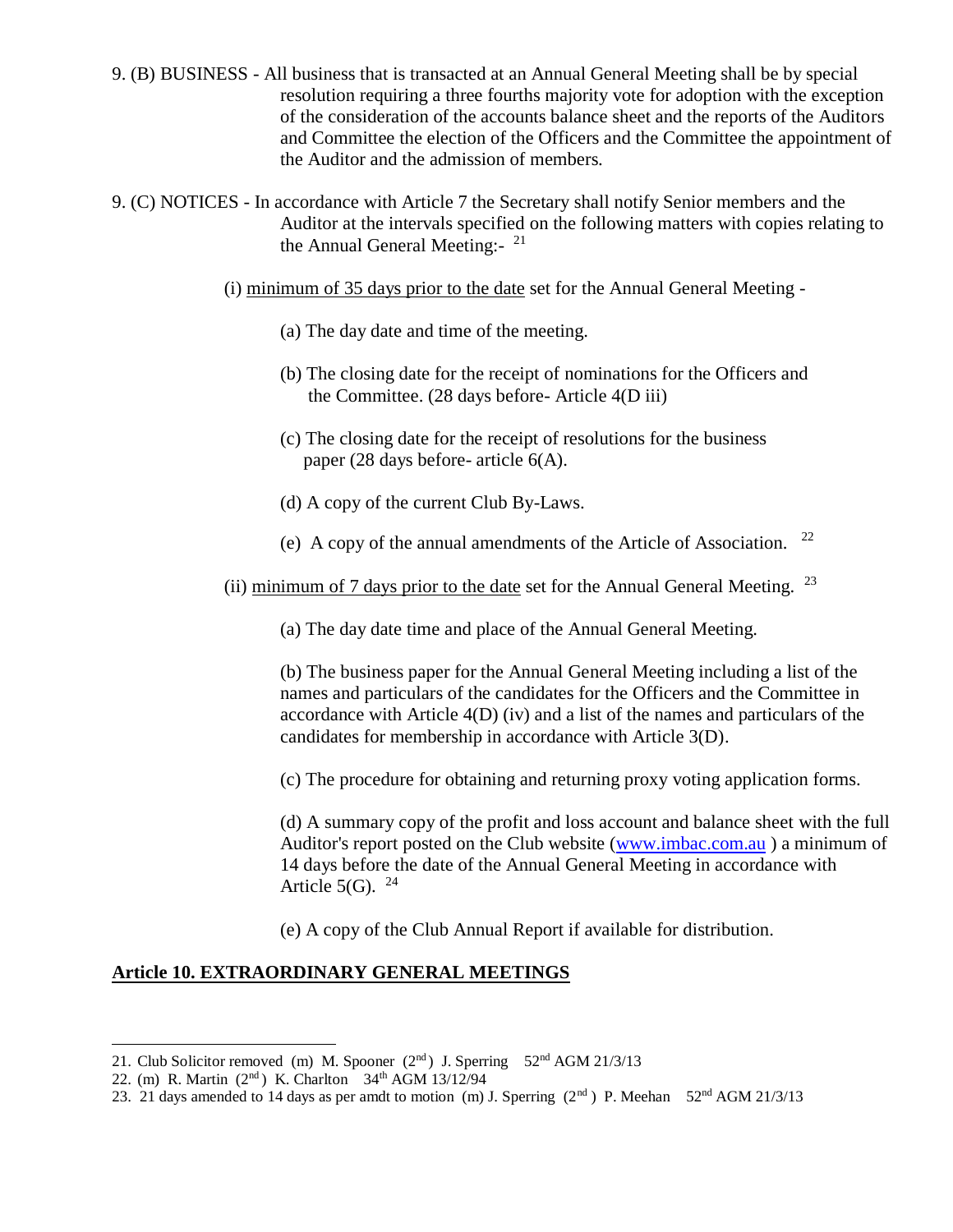| 10. (A) CONVENE - The Committee may at any time for any special purpose convene an Extraordinary   |
|----------------------------------------------------------------------------------------------------|
| General Meeting and it shall do so forthwith upon receipt of a requisition in                      |
| writing signed by any twelve members and stating the object of the meeting.                        |
| 10. (B) BUSINESS - All business that is transacted at an Extraordinary General Meeting shall be by |
| special resolution requiring a three-fourths majority vote for adoption.                           |

10. (C) NOTICE - In accordance with Article 7 the Secretary shall notify Senior members the Auditor and the Club Honorary Solicitor twenty one days prior to the date set for the Extraordinary General Meeting of the day date time and place of the meeting and the business to be transacted.

# **Article 11. AUDIT**

A properly qualified Auditor or Auditors shall be appointed and their remuneration fixed and duties regulated in accordance with the Act and Clause 7 of the Memorandum of Association.

## **Article 12. WINDING UP**

The provisions of Clause 6 of the Memorandum of Association relating to the winding up or dissolution of the Club shall have effect and be observed as if the same were repeated in these regulations.

# **Article 13. INDEMNITY**

Every member of the Committee, Auditor Secretary and other Officer for the time being of the Club shall be indemnified out of the assets of the Club against any liability incurred by him/her in defending any proceedings, whether civil or criminal, in which judgment is given in his favour or in which he is acquitted or in connection with any application under the Act in which relief is granted to him/her by the Court in respect of any negligence default breach of duty or breach of trust arising out of dealings with matters pertaining to Club business.

## **Article 14. AMENDMENTS TO MEMORANDUM AND ARTICLES OF ASSOCIATION**

The Memorandum and Articles of Association of the Club may be altered to the extent and in the manner provided by the Act.

# **Article 15. ARTICLES OF ASSOCIATION TO SENIOR AND LIFE MEMBERS EACH 5 YEARS.**

That the Honorary Secretary of the Club provide each Senior and Life Member with a copy of the current Articles of Association every five years from 2000.  $25$ 

<sup>24.</sup> Website approved to post financials subject to security (m) M. Spooner  $(2<sup>nd</sup>)$  J. Sperring 52<sup>nd</sup> AGM 21/3/13

<sup>25.</sup> (m) R. Martin 2nd K. Charlton 34<sup>th</sup> AGM 13/12/94